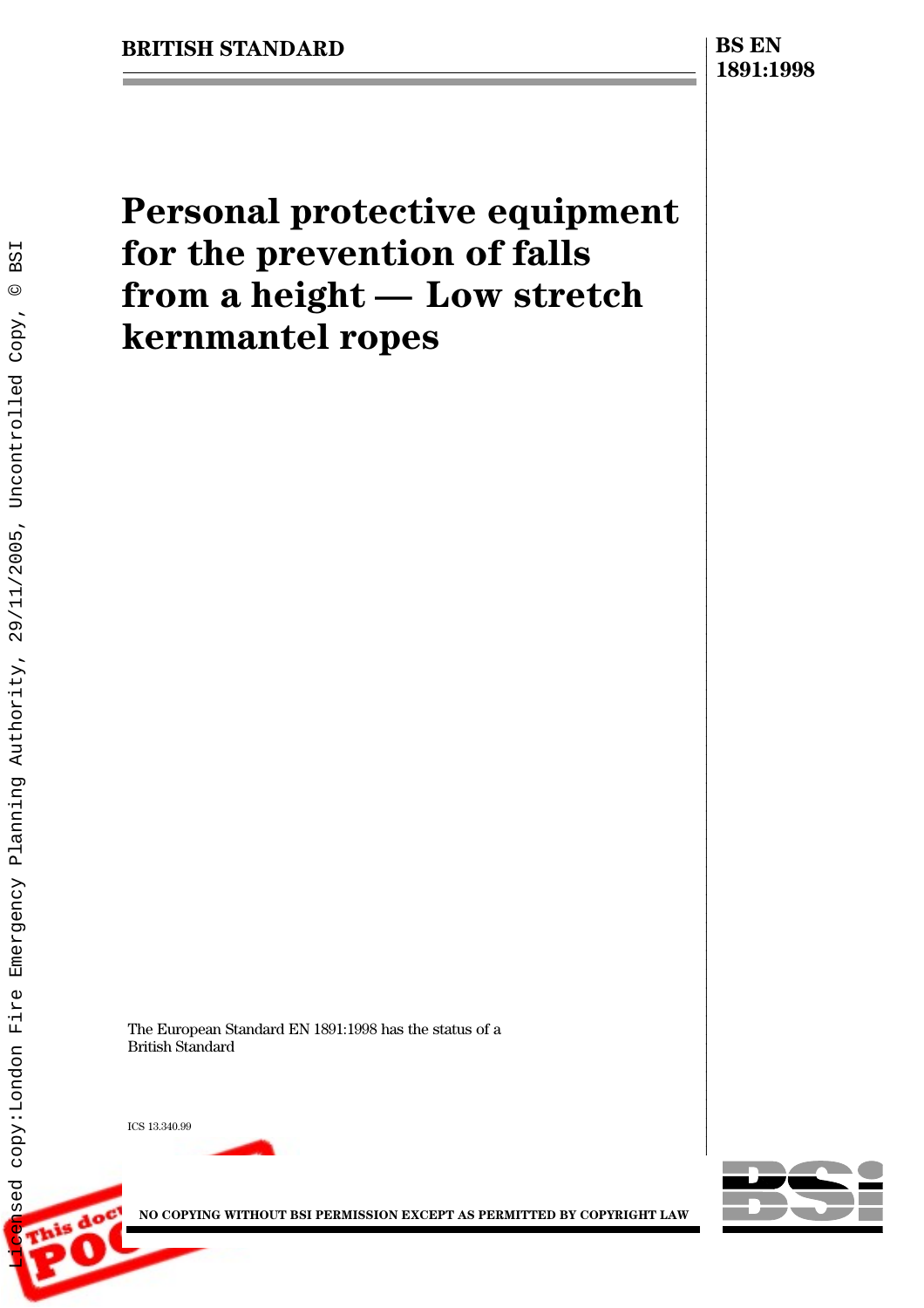# **National foreword**

This British Standard is the English language version of EN 1891:1998.

The UK participation in its preparation was entrusted to Technical Committee PH/5, Industrial safety belts and harnesses, which has the responsibility to:

- $\overline{\phantom{a}}$  aid enquirers to understand the text;
- Ð present to the responsible European committee any enquiries on the interpretation, or proposals for change, and keep the UK interests informed;
- Ð monitor related international and European developments and promulgate them in the UK.

A list of organizations represented on this committee can be obtained on request to its secretary.

#### **Cross-references**

The British Standards which implement international or European publications referred to in this document may be found in the BSI Standards Catalogue under the section entitled "International Standards Correspondence Index", or by using the ªFindº facility of the BSI Standards Electronic Catalogue.

A British Standard does not purport to include all the necessary provisions of a contract. Users of British Standards are responsible for their correct application.

**Compliance with a British Standard does not of itself confer immunity from legal obligations.**

# **Summary of pages**

This document comprises a front cover, an inside front cover, the EN title page, pages 2 to 16, an inside back cover and a back cover.

#### **Amendments issued since publication**

| been prepared under the                                                                          |          |      |               |  |  |  |
|--------------------------------------------------------------------------------------------------|----------|------|---------------|--|--|--|
| direction of the Health and<br>Environment Sector Board, was<br>published under the authority of | Amd. No. | Date | Text affected |  |  |  |
| the Standards Board and comes<br>into effect on 15 September 1998                                |          |      |               |  |  |  |
| © BSI 1998                                                                                       |          |      |               |  |  |  |
|                                                                                                  |          |      |               |  |  |  |
| ocument is now<br><b>ISBN 0 580 29836 1</b>                                                      |          |      |               |  |  |  |
|                                                                                                  |          |      |               |  |  |  |

This British Standard, having

**ISBN 0 580 29836 1**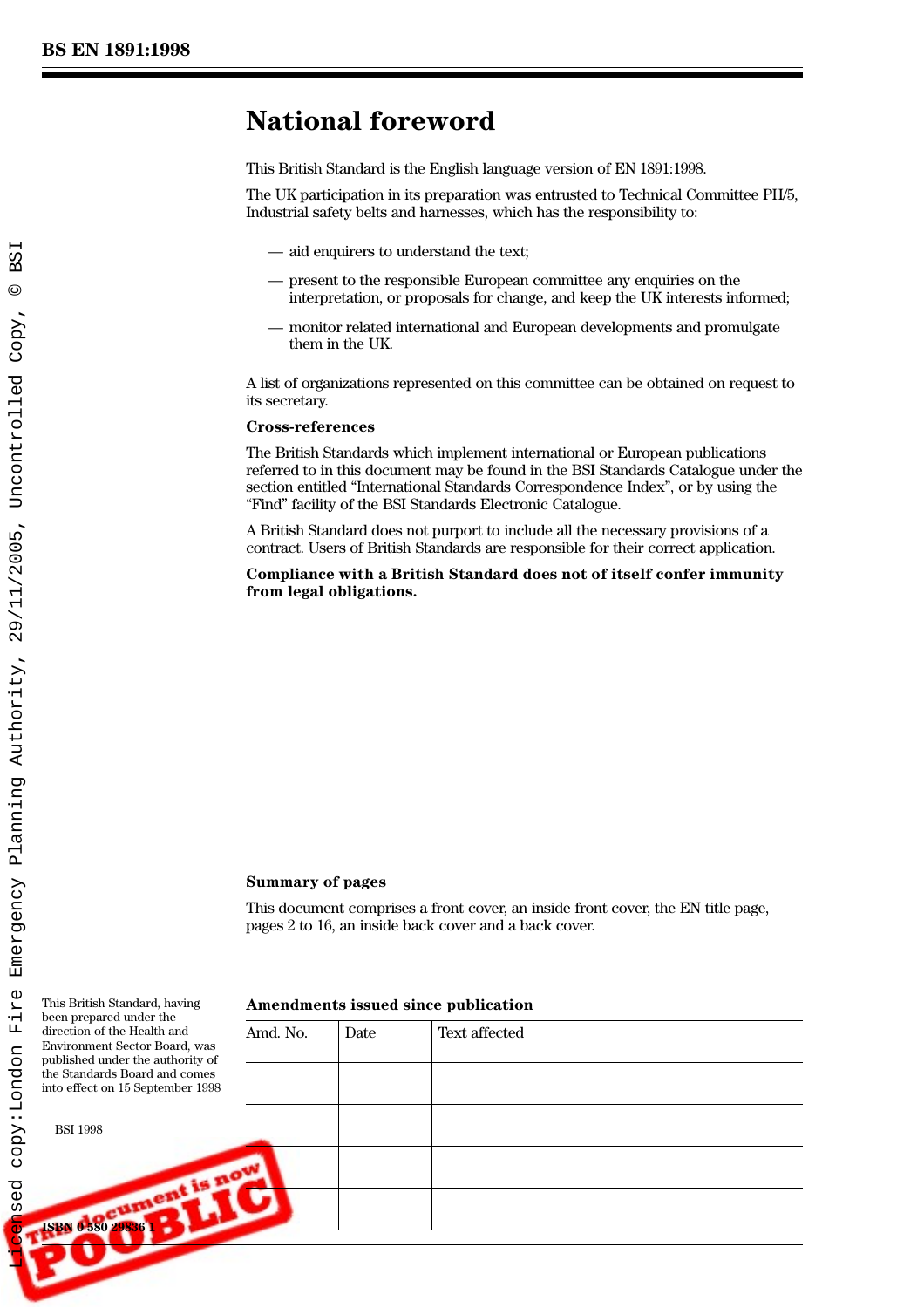# EUROPEAN STANDARD EN 1891 NORME EUROPÉENNE EUROPAÈISCHE NORM April 1998

ICS 13.340.99

Descriptors: Personal protective equipment, accident prevention, protection against fall, ropes, textiles, definitions, specifications, characteristics, elongation, sliding, tests, marking, information

English version

# Personal protective equipment for the prevention of falls from a height — Low stretch kernmantel ropes

Equipement de protection individuelle pour la prévention des chutes de hauteur — Cordes tressées gainées à faible coefficient d'allongement Persönliche Schutzausrüstung zur Verhinderung von Abstürzen – Kernmantelseile mit geringer Dehnung

This European Standard was approved by CEN on 25 March 1998.

CEN members are bound to comply with the CEN/CENELEC Internal Regulations which stipulate the conditions for giving this European Standard the status of a national standard without any alteration. Up-to-date lists and bibliographical references concerning such national standards may be obtained on application to the Central Secretariat or to any CEN member.

This European Standard exists in three official versions (English, French, German). A version in any other language made by translation under the responsibility of a CEN member into its own language and notified to the Central Secretariat has the same status as the official versions.

CEN members are the national standards bodies of Austria, Belgium, Czech Republic, Denmark, Finland, France, Germany, Greece, Iceland, Ireland, Italy, Luxembourg, Netherlands, Norway, Portugal, Spain, Sweden, Switzerland and United Kingdom.

# **CEN**

European Committee for Standardization Comité Européen de Normalisation Europäisches Komitee für Normung

**Central Secretariat: rue de Stassart 36, B-1050 Brussels**

1998 CEN All rights of exploitation in any form and by any means reserved worldwide for CEN national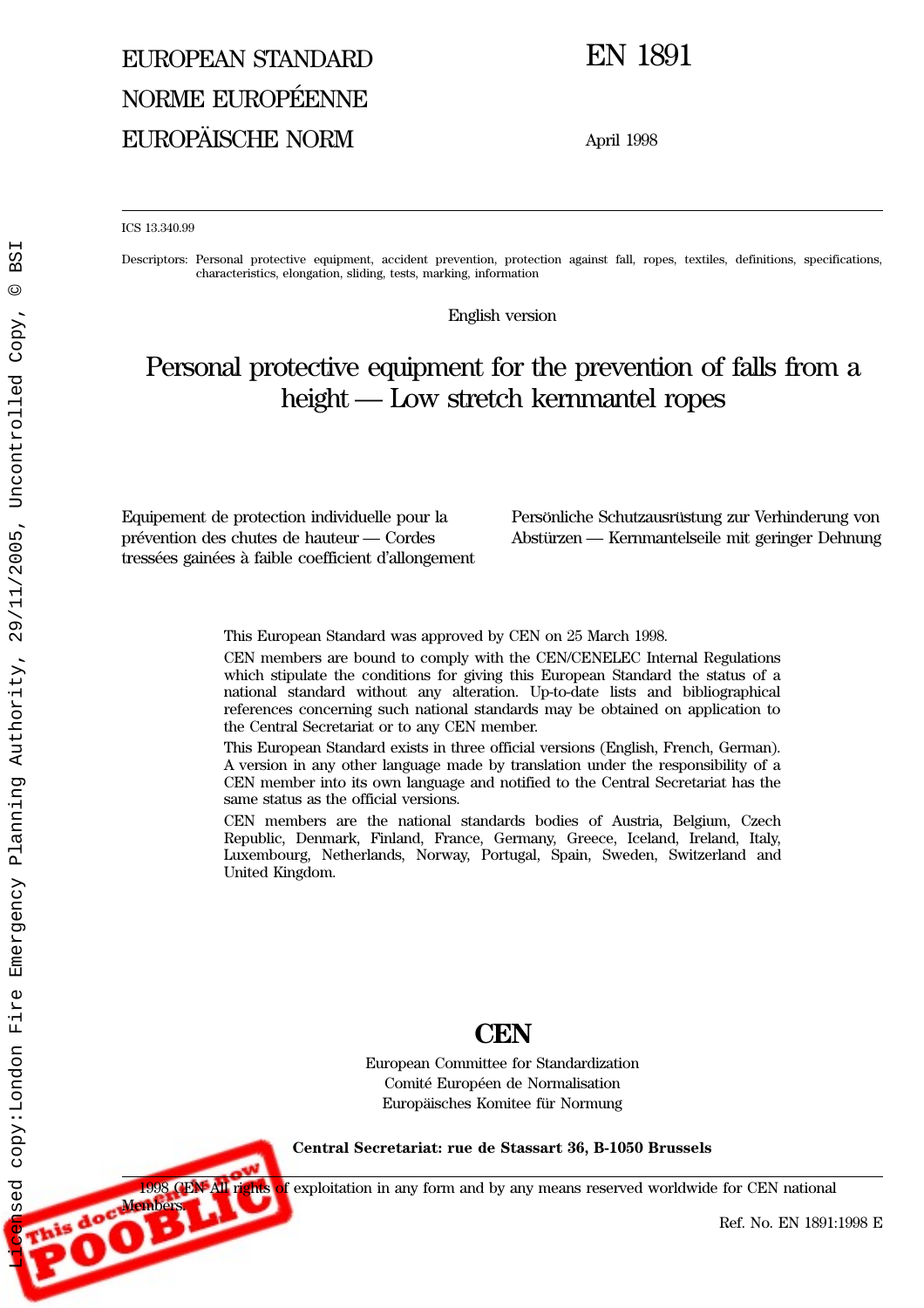# **Foreword**

# **Contents**

| This European Standard has been prepared by                                                                                                                      |                |                                         | Page                    |
|------------------------------------------------------------------------------------------------------------------------------------------------------------------|----------------|-----------------------------------------|-------------------------|
| Technical Committee CEN/TC 160, Protection against<br>falls from height including working belts, the                                                             | Foreword       |                                         | $\overline{2}$          |
| secretariat of which is held by DIN.                                                                                                                             |                | Introduction                            | $\sqrt{3}$              |
| This European Standard shall be given the status of a<br>national standard, either by publication of an identical                                                | $\mathbf 1$    | Scope                                   | $\sqrt{3}$              |
|                                                                                                                                                                  | $\sqrt{2}$     | Normative references                    | $\boldsymbol{3}$        |
| text or by endorsement, at the latest by October 1998,                                                                                                           | $\sqrt{3}$     | Definitions                             | $\sqrt{3}$              |
| and conflicting national standards shall be withdrawn                                                                                                            | 3.1            | Low stretch kernmantel rope             | $\sqrt{3}$              |
| at the latest by October 1998.                                                                                                                                   | 3.2            | Rope access                             | $\sqrt{3}$              |
| This European Standard has been prepared under a<br>mandate given to CEN by the European Commission                                                              | 3.3            | Work positioning                        | $\sqrt{3}$              |
| and the European Free Trade Association, and                                                                                                                     | 3.4            | Type A ropes                            | $\sqrt{3}$              |
| supports essential requirements of EU Directive(s).                                                                                                              | $3.5\,$        | Type B ropes                            | $\sqrt{3}$              |
| For relationship with EU Directive $(s)$ , see informative                                                                                                       | $\overline{4}$ | Requirements                            | $\sqrt{3}$              |
| annex ZA, which is an integral part of this standard.                                                                                                            | 4.1            | Materials                               | $\boldsymbol{3}$        |
| The annex A is informative.                                                                                                                                      | 4.2            | Rope diameter $D$                       | $\sqrt{3}$              |
| According to the CEN/CENELEC Internal Regulations,                                                                                                               | 4.3            | Knotability K                           | $\sqrt{3}$              |
| the national standards organizations of the following                                                                                                            | 4.4            | Sheath slippage $S_s$                   | $\overline{\mathbf{4}}$ |
| countries are bound to implement this European                                                                                                                   | 4.5            | Elongation $E$                          | $\overline{\mathbf{4}}$ |
| Standard: Austria, Belgium, Czech Republic, Denmark,<br>Finland, France, Germany, Greece, Iceland, Ireland,<br>Italy, Luxembourg, Netherlands, Norway, Portugal, | 4.6            | Shrinkage $R$                           | $\overline{\mathbf{4}}$ |
|                                                                                                                                                                  | 4.7            | Mass per unit length $M$                | $\overline{4}$          |
| Spain, Sweden, Switzerland and the United Kingdom.                                                                                                               | 4.8            | Mass of the outer sheath material $S_p$ | $\overline{\mathbf{4}}$ |
|                                                                                                                                                                  | 4.9            | Mass of the core material $C$           | $\overline{4}$          |
|                                                                                                                                                                  | 4.10           | Fall arrest peak force $F$              | 4                       |
|                                                                                                                                                                  |                | 4.11 Dynamic performance                | $\overline{4}$          |
|                                                                                                                                                                  |                | 4.12 Static strength                    | $\overline{4}$          |
|                                                                                                                                                                  | $\bf 5$        | Test methods                            | $\bf 5$                 |
|                                                                                                                                                                  | 5.1            | <b>Samples</b>                          | $\bf 5$                 |
|                                                                                                                                                                  | 5.2            | Conditioning                            | $\bf 5$                 |
|                                                                                                                                                                  | 5.3            | Rope diameter $D$                       | $\bf 5$                 |
|                                                                                                                                                                  | 5.4            | Knotability $K$                         | $\bf 5$                 |
|                                                                                                                                                                  | 5.5            | Sheath slippage $S_S$                   | $\,6\,$                 |
|                                                                                                                                                                  | 5.6            | Elongation $E$                          | $\,8\,$                 |
|                                                                                                                                                                  | 5.7            | Shrinkage $R$                           | $\,8\,$                 |
|                                                                                                                                                                  | 5.8            | Mass per unit length $M$ , core         |                         |



| 5.1               | <b>Samples</b>                                                                                                             | 5                  |
|-------------------|----------------------------------------------------------------------------------------------------------------------------|--------------------|
| 5.2               | Conditioning                                                                                                               | 5                  |
| 5.3               | Rope diameter $D$                                                                                                          | 5                  |
| 5.4               | Knotability $K$                                                                                                            | 5                  |
| 5.5               | Sheath slippage $S_S$                                                                                                      | 6                  |
| 5.6               | Elongation $E$                                                                                                             | 8                  |
| 5.7               | Shrinkage $R$                                                                                                              | 8                  |
| 5.8               | Mass per unit length $M$ , core<br>material $C$ and sheath material $S_P$                                                  | 9                  |
| 5.9               | Dynamic tests                                                                                                              | 9                  |
| 5.10              | Static strength test of terminations                                                                                       | 12                 |
| 6                 | Marking                                                                                                                    | 12                 |
| 7                 | Information to be supplied by the<br>manufacturer including instructions<br>for use                                        | 13                 |
|                   | Annex A (informative) Recommendations<br>for inspection and care of low stretch<br>kernmantel ropes in use                 | 14                 |
| <b>Directives</b> | Annex ZA (informative) Clauses of this<br>European Standard addressing essential<br>requirements or other provisions of EU | 16                 |
|                   |                                                                                                                            | $\otimes$ Det 1000 |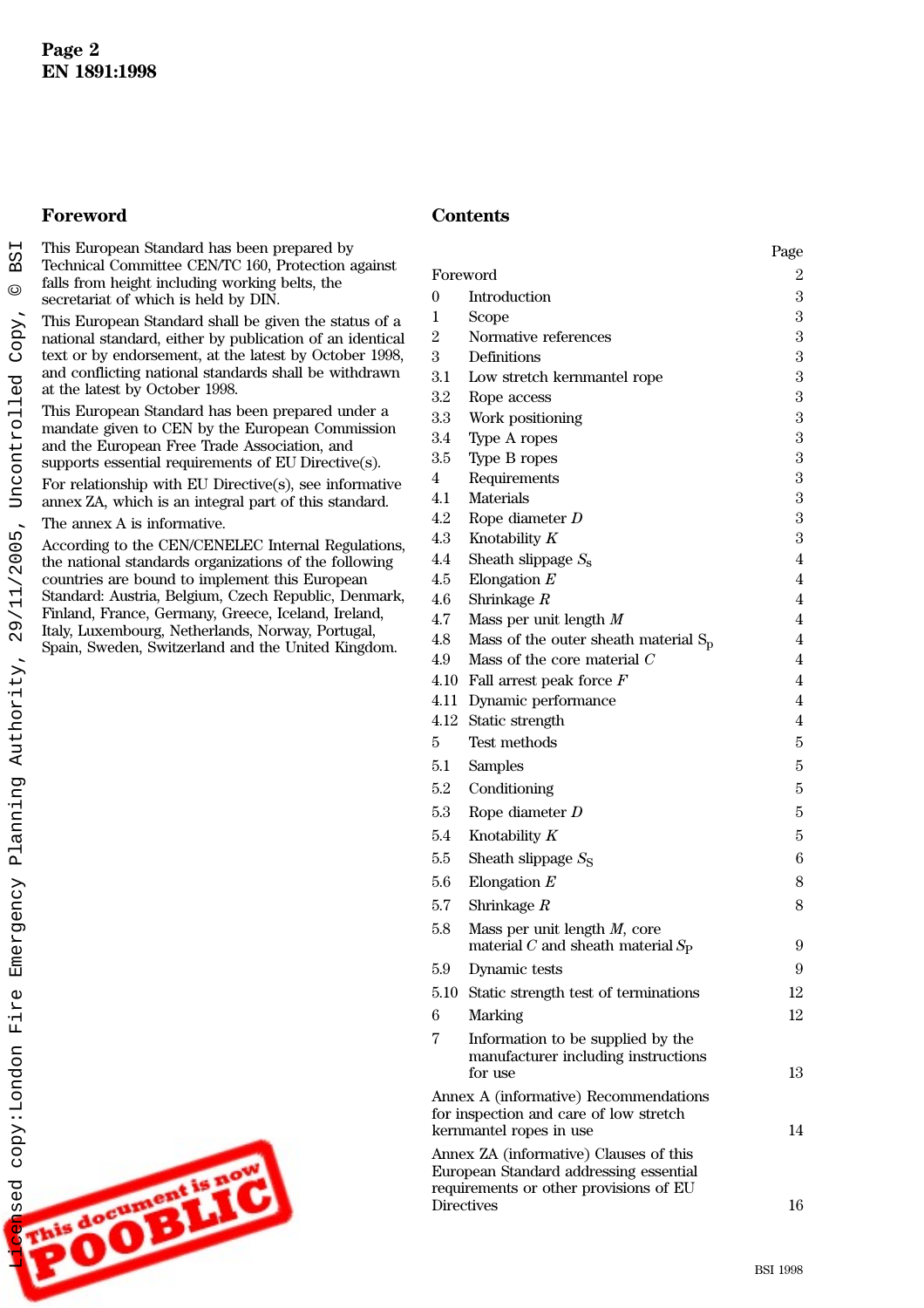# **Introduction**

Ropes for use in rope access, rescue and in speleology are used in similar ways and therefore require the same characteristics. They are used in combination with ascending, descending and safety devices for work positioning in rope access; lowering or raising casualties in rescue; as a means of ascent, descent and horizontal motion in speleology. The characteristics required are low extension during normal working procedure but with the capacity to withstand forces generated by a fall. Some energy absorption of these impact forces is also desirable, the amount usually a compromise with the acceptable extension during normal working practice.

# **1 Scope**

This European Standard applies to low stretch textile ropes of kernmantel construction from 8,5 mm to 16 mm diameter, for use by persons in rope access including all kinds of work positioning and restraint; for rescue and in speleology. Two types of low stretch kernmantel rope are defined: A and B. The European Standard specifies requirements, testing, marking and information to be supplied by the manufacturer including instructions for use of such low stretch kernmantel ropes.

NOTE 1 It is possible that rope not conforming to this European Standard may also be suitable for the activities described above.

NOTE 2 Ropes used for protection during any free climbing activity in rope access, rescue or speleology should take account of other standards, e.g. EN 892. Dynamic mountaineering rope may also be used for protection during rope access and work positioning.

# **2 Normative references**

This European Standard incorporates, by dated or undated reference, provisions from other publications. These normative references are cited at the appropriate places in the text and the publications are listed hereafter. For dated references, subsequent amendments to or revisions of any of these publications apply to this European Standard only when incorporated in it by amendment or revision. For undated references the latest edition of the publication referred to applies.

EN 364:1992, *Personal protective equipment against falls from a height* — Test methods.

EN 365:1992, *Personal protective equipment against falls from a height* — *General requirements for instructions for use and for marking*.

EN 701:1995, *Fibre ropes for general service* — *General specification*.

EN 919:1995, *Fibre ropes for general service* — *Determination of certain physical and mechanical properties*.

EN 892, *Mountaineering equipment* Ð *Dynamic*

**C** BSI 1998

*test methods*.

*mountaineering ropes* Ð *Safety requirements and*

# **3 Definitions**

For the purposes of this European Standard the following definitions shall apply:

# **3.1**

# **low stretch kernmantel rope**

a textile rope consisting of a core enclosed by a sheath, designed for use by persons in rope access including all kinds of work positioning and restraint; for rescue and speleology

NOTE The core is usually the main load bearing element and typically consists of parallel elements which have been drawn and turned together in single or several layers, or of braided elements. The sheath is generally braided and protects the core, for example from external abrasion and ultraviolet degradation.

# **3.2**

# **rope access**

the technique of using ropes, in combination with other devices, for getting to and from the place of work and for work positioning

# **3.3**

# **work positioning**

a technique which enables a person to work supported in tension or suspension by personal protective equipment, in such a way that a fall is prevented

# **3.4**

# **type A ropes**

low stretch kernmantel ropes designed for general use by persons in rope access including all kinds of work positioning and restaint; in rescue and in speleology

# **3.5**

# **type B ropes**

low stretch kernmantel ropes of a lower performance than type A ropes, requiring greater care in use

# **4 Requirements**

# **4.1 Materials**

Materials used in the manufacture of low stretch kernmantel ropes shall be of continuous virgin synthetic fibre. The materials used for the construction of the sheath and the core shall be known to have a melting point  $> 195$  °C.

# **4.2 Rope diameter** *D*

When calculated as the arithmetic mean of the six measurements described in **5.3**, the rope diameter *D* shall be a minimum of 8,5 mm and a maximum of 16 mm.

# **4.3 Knotability** *K*

The rigidity of the low stretch kernmantel rope shall be such that the knotability  $K$  shall be less than  $1,2$  when determined in the knot test specified in **5.4**.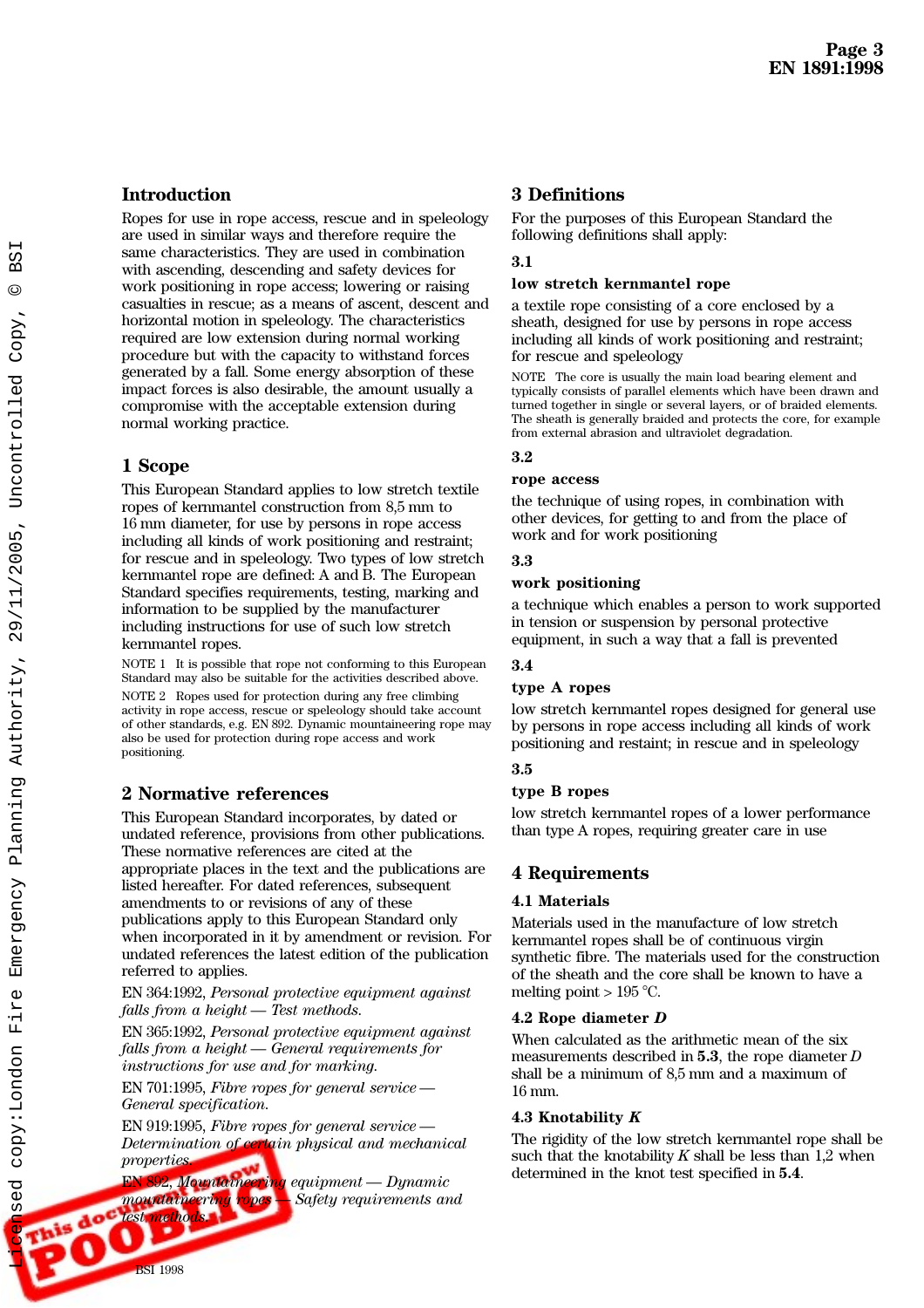# **4.4 Sheath slippage** *S***<sup>s</sup>**

Sheath slippage *S*<sup>s</sup> in a longitudinal direction relative to the core shall be determined as specified in **5.5**. With the rope diameter  $D$  as specified in **5.3**, the sheath slippage for type A ropes shall not exceed  $20 \text{ mm} + 10 (D - 9 \text{ mm})$  for ropes up to 12 mm

diameter, and  $20 \text{ mm} + 5 (D - 12 \text{ mm})$  for ropes with a diameter between 12,1 mm and 16 mm. For type B ropes the sheath slippage shall not exceed 15 mm. Measurements shall be according to value *V* in **5.5.6** and shall be reported as a percentage as described

# **4.5 Elongation** *E*

in **5.5.6**.

When tested as described in **5.6**, the elongation *E* shall not exceed 5 %.

# **4.6 Shrinkage** *R*

Shrinkage *R* shall be determined as described in **5.7**.

# **4.7 Mass per unit length** *M*

The mass per unit length *M* of 1000 mm of low stretch kernmantel rope shall be determined as described in **5.8.**

# **4.8 Mass of the outer sheath material** *S***<sup>p</sup>**

When tested as described in **5.8**, the minimum mass of the material used in the sheath alone, as a percentage of the total mass of the low stretch kernmantel rope, shall be:

$$
S_{\min} = \frac{\left(\frac{D}{2}\right)^2 - \left(\frac{D-2}{2}\right)^2}{\left(\frac{D}{2}\right)^2}
$$
. 100 in percentage

which can be simplified to:

$$
S_{\text{min}} = \frac{4D - 4}{D^2}
$$
. 100 in percentage

where  $S =$  sheath and  $D =$  rope diameter as measured in **5.3**.

If the construction of the low stretch kernmantel rope is such that separating the sheath and the core is impracticable, an appropriate substitute method of determining the percentage mass of the outer sheath material may be used.

# **4.9 Mass of the core material** *C*

When tested as described in **5.8,** the minimum mass of the material used in the core alone, as a percentage of the total mass of the low stretch kernmantel rope, shall be:

for type A ropes:

$$
C_{\min} = \frac{12}{\left(\frac{D}{2}\right)^2}
$$
. 100 in percentage

 $C_{\text{min}} = \frac{48}{D^2}$ . 100 in percentage

which can be simplified to:

for type B ropes:

$$
C_{\text{min}} = \frac{10}{\left(\frac{D}{2}\right)^2}
$$
. 100 in percentage

which can be simplified to:

$$
C_{\min} = \frac{40}{D^2} . 100
$$
 in percentage

where  $C = \text{core}$  and  $D = \text{rope}$  diameter as measured in **5.3**.

If the construction of the low stretch kernmantel rope is such that separating the sheath and the core is impracticable, an appropriate substitute method of determining the percentage mass of the core material may be used.

# **4.10 Fall arrest peak force** *F*

When tested as described in **5.9.4**, the peak force shall not exceed 6 kN.

# **4.11 Dynamic performance**

When tested as described in **5.9.5**, the low stretch kernmantel rope shall withstand five falls without releasing the mass.

# **4.12 Static strength**

# **4.12.1** *Static strength without terminations*

When tested according to the appropriate parts of **4.1**, **5.1**, **6**, **8.1**, **8.2**, **8.5** and **9.5** of EN 919:1995, the low stretch kernmantel rope shall sustain a force of at least 22 kN for type A ropes and at least 18 kN for type B ropes.

# **4.12.2** *Static strength with terminations*

Terminations may be made with knots or by other methods. When tested as described in **5.10**, the low stretch kernmantel rope including terminations shall

sustain a force of  $(15\frac{+0.5}{0})$  kN for type A ropes and

 $(12<sup>+0.5</sup><sub>0</sub>)$  kN for type B ropes, each for a period of 3 min.

It shall be possible to create a termination (loop) suitable for use as an attachment point anywhere on the low stretch kernmantel rope, for example, a figure of eight knot.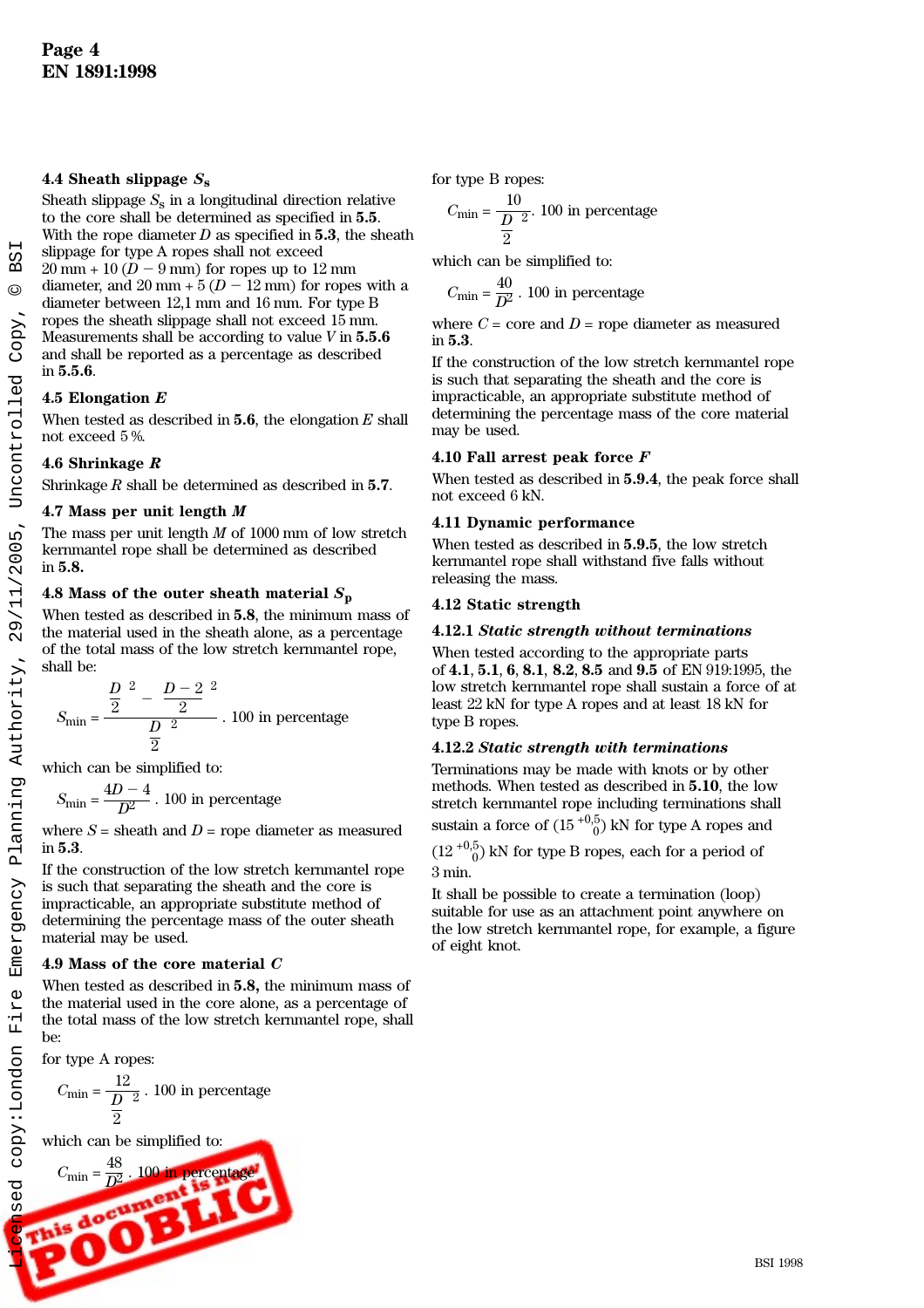# **5 Test methods**

# **5.1 Samples**

The number and length of rope samples to be tested are noted in each test clause. The samples shall correspond to low stretch kernmantel ropes to be marketed in every respect except for colour, for which there is no requirement.

# **5.2 Conditioning**

All the rope samples shall be conditioned in an atmosphere of less than 10% humidity for at least 24 h. The rope samples shall then be stored at a temperature of  $(20 \pm 2)$  °C and a humidity of  $(65 \pm 5)$  % for at least 72 h.

Tests shall be carried out at a temperature of  $(23 \pm 5)$  °C.

# **5.3 Rope diameter** *D*

# **5.3.1** *Sample*

One unused rope sample having a minimum length of 3 000 mm shall be used for the test.

# **5.3.2** *Procedure*

**B** doeumen

**5.3.2.1** Attach one end of the rope sample to a suitable fixture.

**5.3.2.2** Apply a load without shock in the form of a mass of  $(10 \pm 0.1)$  kg, or a corresponding force, at a distance of at least 1 300 mm from the attachment point.

**5.3.2.3** Continue application of the load described in **5.3.2.2** for  $(60 \pm 15)$  s. After this loading period, with the load still applied, measure the low stretch kernmantel rope in two directions around the diameter, starting at points  $90^\circ$  apart, at each of three levels approximately 300 mm apart. The contact length of the measuring instrument shall be  $(50 \pm 1)$  mm. The low stretch kernmantel rope cross-sectional area shall not be subject to any deformation during measurement.

# **5.3.3** *Expression of results*

Express the diameter  $D$  as the arithmetic mean of the six measurements to the nearest 0,1 mm. Confirm that the arithmetic mean of the six measurements is not less than 8,5 mm or greater than 16 mm.

# **5.4 Knotability** *K*

# **5.4.1** *Sample*

One unused rope sample having a minimum length of 3 000 mm shall be used for the test.

#### **5.4.2** *Procedure*

**5.4.2.1** Make two single overhand knots in the rope sample  $(250 \pm 50)$  mm apart with the knot loops running in opposite directions.

**5.4.2.2** Attach one end of the rope sample to a suitable fixture.

**5.4.2.3** Apply a load without shock in the form of a mass of  $(10 \pm 0.1)$  kg, or a corresponding force, so that the load affects both knots.

**5.4.2.4** Continue application of the load described in **5.4.2.3** for ( $60 \pm 15$ ) s.

**5.4.2.5** Reduce the load to  $(1 \pm 0.1)$  kg and then, while still under this load, measure the internal diameter of the knots to the nearest 0,5 mm using a suitable measuring device such as a tapered plug gauge (see Figure 1), without allowing an alteration of the free width of the knot by the pressure of the measuring device (see Figure 2).

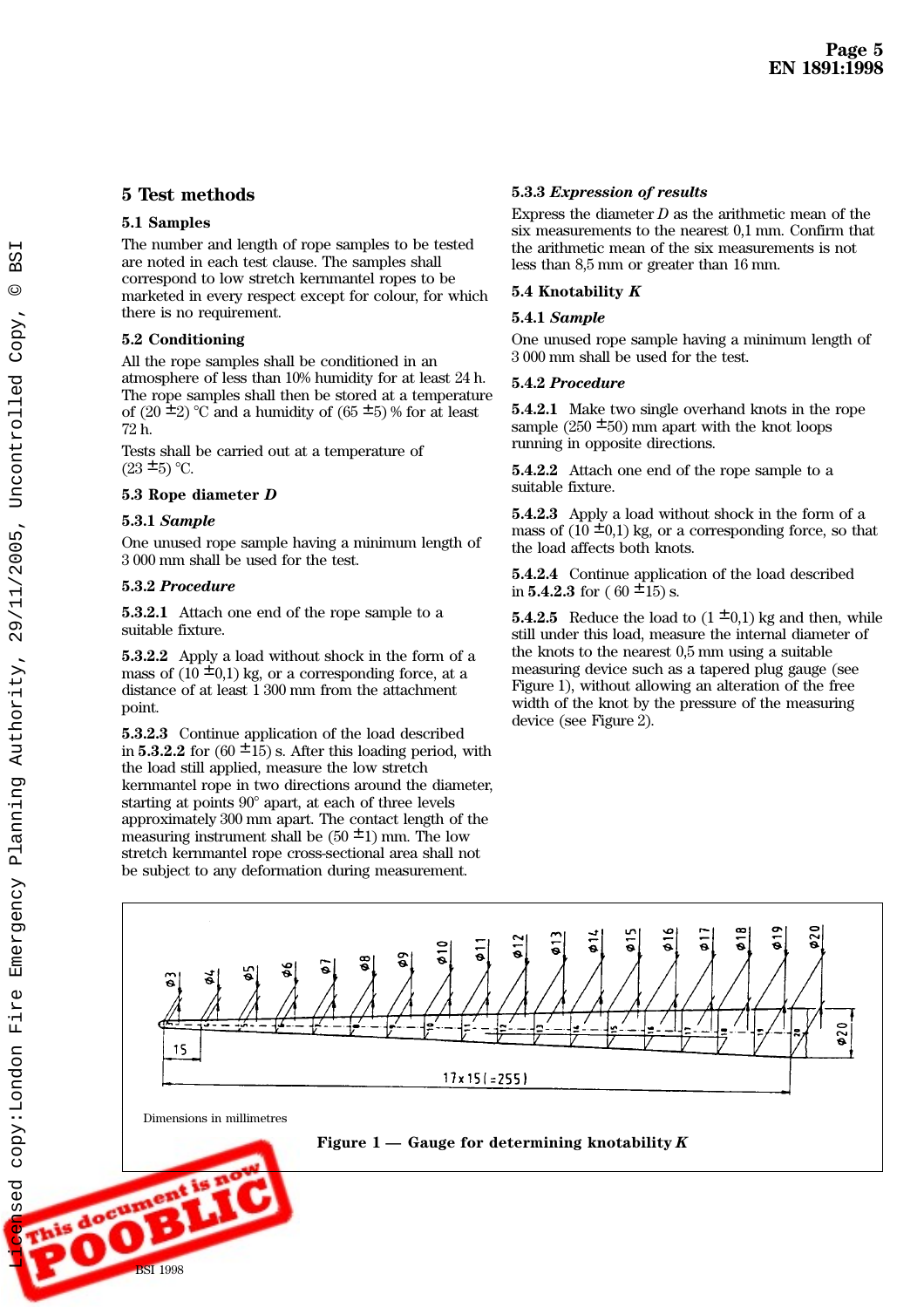Licensed copy:London Fire Emergency Planning Authority, 29/11/2005, Uncontrolled Copy, © BSI

Emergency

Fire

copy: London

sed

Planning Authority, 29/11/2005,

BSI

 $\odot$ 

Copy,

Uncontrolled





# **5.4.3** *Expression of results*

**5.4.3.1** Calculate the average of the internal diameters of both knots.

**5.4.3.2** Knotability shall thus be calculated from:

 $K = \frac{\text{average internal diameter of the knots}}{\text{mean distance as modified in } 5.2.2}$ rope diameter as specified in **5.3.3**

# **5.5 Sheath slippage** *S***<sup>S</sup>**

# **5.5.1** *General information*

In order to determine sheath slippage, the low stretch kernmantel rope shall be drawn through the apparatus illustrated in Figure 3, where the movement is restricted by radial forces. The resulting frictional force on the sheath causes slippage of the sheath relative to the core. The extent of this slippage shall be measured.

# **5.5.2** *Sample*

One unused rope sample with a length of  $(2250 \pm 10)$  mm shall be used for the test.

# **5.5.3** *Preparation*

One end of the sheath and core of the rope sample shall be fused (heat sealed) together. The other end shall be cut at right angles to the axis of the low stretch kernmantel rope.

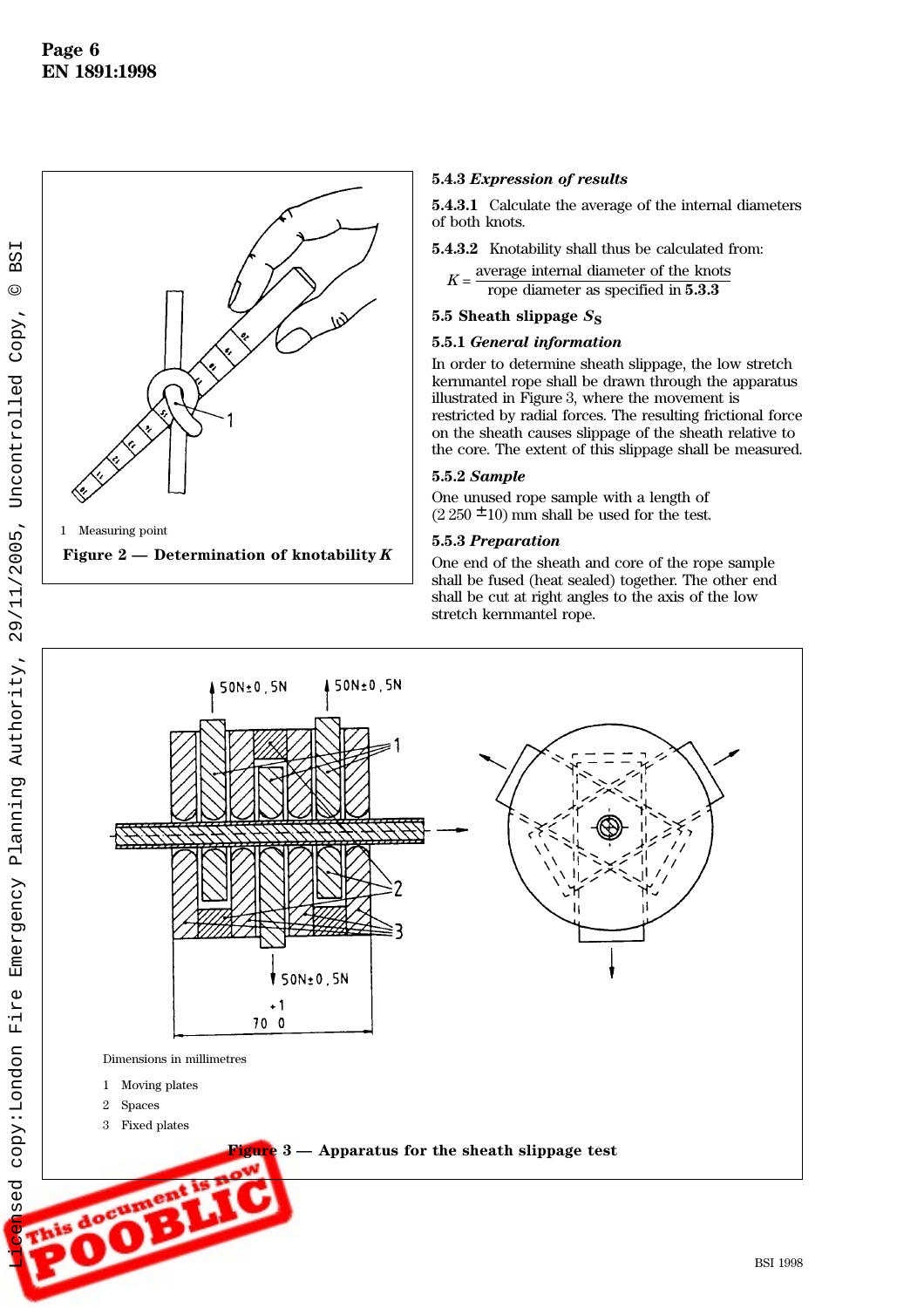# **5.5.4** *Apparatus*

**5.5.4.1** The apparatus shall consist of a frame made out of four steel plates each 10 mm thick, kept equal distances apart by three spacers. These spacers shall have rectangular slots in which the 10 mm thick steel plates are able to slide in a radial direction. The spacers shall be arranged in such a way as to allow each of the three inserted plates to slide at an angle of  $120^\circ$  (see Figure 3).

**5.5.4.2** Each of the seven plates shall have an opening with a diameter of  $(12<sup>+1</sup><sub>0</sub>)$  mm when testing ropes up to 12 mm diameter as specified in **5.3**, and with a diameter of  $(16<sup>+1</sup><sub>0</sub>)$  mm when testing ropes with a

diameter of between 12,1 mm and 16 mm as specified in **5.3**. The internal surfaces shall be semi-toroidal and have a radius of 5 mm. The polished surfaces of the semi-torus shall show a mean roughness value of a maximum of  $R_a = 0.4 \mu$ m and a maximum peak-to-valley value of  $R_{\text{max}} = 4 \mu \text{m}$  (see Figure 4).

**5.5.4.3** In the unloaded position, the openings in the fixed plates and in the moving plates shall lie along a central axis. Each of the moving plates shall apply a radial force of  $(50 \pm 0.5)$  N in the direction in which it moves.



# **5.5.5** *Procedure*

**5.5.5.1** At the start of the test, the openings of the moving plates and of the fixed plates shall be coaxial.

**5.5.5.2** Introduce the fused end of the rope sample into the apparatus and pull to a length of  $(200 \pm 10)$  mm through the test apparatus (see Figure 5). Ensure that the open end of the rope sample is not subjected to any load and lies in a horizontal position in a straight line.



BSI

 $\odot$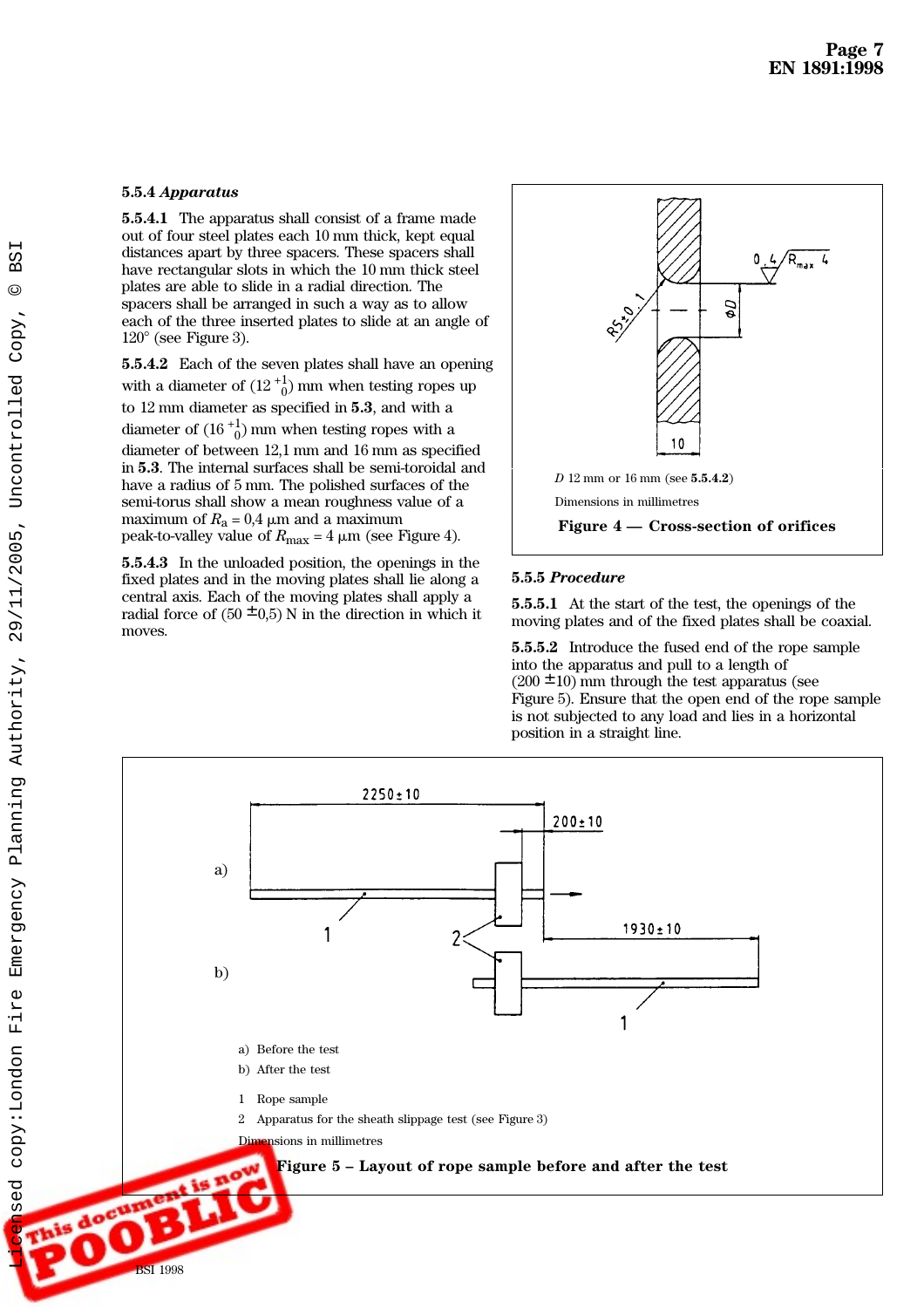**5.5.5.3** Then apply a force of  $(50 \pm 0.5)$  N to the low stretch kernmantel rope via each of the three moving plates and pull the rope sample through the apparatus at a rate of  $(0.5 \pm 0.2)$  m/s for a distance of  $(1.930 \pm 10)$  mm.

**5.5.5.4** Remove the loads from the sliding plates, push them back to their original coaxial position and bring the rope sample to its initial position.

**5.5.5.5** Repeat the test described above four times. After the last test remove the rope sample completely from the test apparatus.

# **5.5.6** *Expression of results*

After the fifth test measure the relative slippage of the sheath along the core at the free end of the rope sample (see Figure 6). Measure and express the value *V* to the nearest millimetre. Use this value *V* to calculate the percentage slippage  $S_S$ .

 $S_s = \frac{V \cdot 100}{1.930}$  to the nearest 0,1 in percentage



b) Sheath slippage, negative

Figure  $6$  – Sheath slippage – positive and **negative**

# **5.6 Elongation** *E*

# **5.6.1** *Sample*

One unused rope sample having a minimum length of 3 000 mm shall be used for the test.

# **5.6.2** *Procedure*

**5.6.2.1** Attach one end of the rope sample to a suitable fixture.

**5.6.2.2** Apply a load without shock in the form of a mass of  $(50 \pm 0,1)$  kg, or a corresponding force, to the rope sample. rope sample.



**5.6.2.4** Apply an increase in mass without shock of  $(100 \pm 0.1)$  kg, or a corresponding force, to give a total load on the rope sample of  $(150 \pm 0.2)$  kg.

**5.6.2.5** Apply the load described in **5.6.2.4** for  $(5\pm0.5)$  min then, with the load still applied, measure the new distance  $L<sub>B</sub>$  between the two markings on the stressed rope sample. Express this distance  $L<sub>B</sub>$  to the nearest millimetre.

# **5.6.3** *Expression of results*

Express the elongation as a percentage (to the nearest 0,1%) of  $L_{\rm B}$  –  $L_{\rm A}$  divided by  $L_{\rm A}$ .

$$
E = \frac{(L_{\rm B} - L_{\rm A})100}{L_{\rm A}}
$$

# **5.7 Shrinkage** *R*

# **5.7.1** *Sample*

One unused rope sample having a minimum length of 3 000 mm shall be used for the test.

#### **5.7.2** *Procedure*

**5.7.2.1** Attach one end of the rope sample to a suitable fixture.

**5.7.2.2** Apply a load without shock in the form of a mass of  $(10 \pm 0.1)$  kg, or a corresponding force, at least 1 300 mm from the clamp or inner end of any formed termination (e.g. figure of eight knot).

**5.7.2.3** Continue application of the load described in **5.7.2.2** for  $(60 \pm 15)$  s then, with the load still applied, make two marks on the rope sample  $(1000 \pm 1)$  mm apart at least 100 mm away from the clamp or inner end of any formed termination. Let this distance be  $L_A$ .

**5.7.2.4** Release the load.

**5.7.2.5** After first ensuring that the ends of the rope sample are fused (heat sealed), submerge it in clean water within a temperature range of  $(15^{\pm}5)$  °C and a pH range of 5.5 to 8 for a period of  $(24 \pm 0.2)$  h.

**5.7.2.6** Within 15 min of removal from the water, reapply the load as described in **5.7.2.1** and **5.7.2.2**

**5.7.2.7** Continue application of the load described in **5.7.2.6** for  $(60 \pm 15)$  s then, with the load still applied, measure the distance between the two marks described in **5.7.2.3**. Express this distance  $L<sub>B</sub>$  to the nearest millimetre.

# **5.7.3** *Expression of results*

Express the shrinkage as a percentage (to the nearest 0,1 %) of  $L_A - L_B$  divided by  $L_A$ .

$$
R = \frac{(L_{\rm A} - L_{\rm B})100}{L_{\rm A}}
$$

BSI

 $\odot$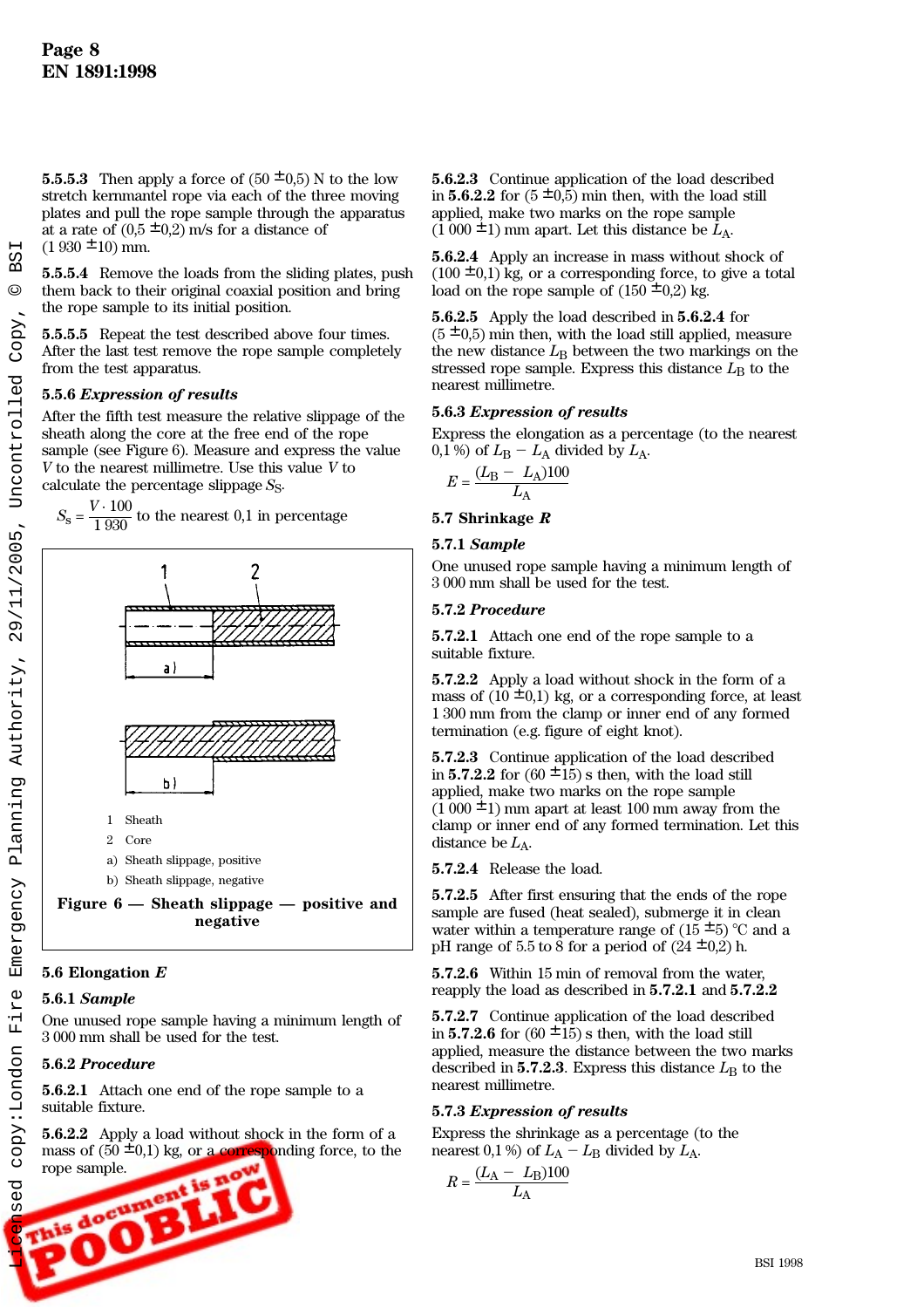#### **5.8 Mass per unit length** *M***, core material** *C* **and sheath material** *S***<sup>P</sup>**

# **5.8.1** *Sample*

One unused rope sample having a minimum length of 3 000 mm shall be used for the test.

# **5.8.2** *Procedure*

**5.8.2.1** Attach one end of the rope sample to a suitable fixture.

**5.8.2.2** Apply a load without shock in the form of a mass of  $(10 \pm 0.1)$  kg, or a corresponding force, at least 1 300 mm from the clamp or inner end of any formed termination (e.g. figure of eight knot).

**5.8.2.3** Continue application of the load described in **5.8.2.2** for  $(60 \pm 15)$  s then, with the load still applied, make two marks on the rope sample  $(1\ 000 \pm 1)$  mm apart at least 100 mm away from the clamp or inner end of any formed termination.

**5.8.2.4** Release the load, cut out the marked portion of the low stretch kernmantel rope and determine the mass to the nearest 0,1 g.

**5.8.2.5** Separate the sheath from the core of the sample and determine the mass of the sheath to the nearest 0,1 g.

# **5.8.3** *Expression of results*

**5.8.3.1** Calculate the mass of the sheath *S*<sub>P</sub> as a percentage of the total mass of the core and the sheath. Express as  $S_P$  to the nearest whole number.

**5.8.3.2** Calculate the mass of the core *C* as a percentage of the total mass of the core and the sheath. Express as *C* to the nearest whole number.

**5.8.3.3** Express the mass of the sheath and core combined as  $M$  in  $g/m$  to the nearest whole number.

# **5.9 Dynamic tests**

# **5.9.1** *General*

There are two types of dynamic test which use the same test specimen.

# **5.9.2** *Apparatus*

**C** BSI 1998

allowed in a guiding device.

**5.9.2.1** The dynamic performance test apparatus shall comply with **4.1.1** paragraph 2; **4.4** and **4.6** of EN 364:1992.

**5.9.2.2** The falling mass shall be made of metal. Its shape is not specified; however, it shall be such that the distance between the point of attachment of the rope on the rigid structure and the point of attachment on the falling mass is 100 mm maximum.

**5.9.2.3** The falling mass may be guided. If the falling mass is guided, its speed measured over a section of  $(100 \pm 0.1)$  mm in the range from 4,95 m to 5,05 m

beneath the release point, shall be  $(9,9\frac{0}{-0,2})$  m/s.

NOTE This test of the apparatus controls the amount of friction

**5.9.2.4** The entire falling mass, including fixing bracket and possibly also a measuring device, shall weigh  $(100 \pm 1)$  kg for type A ropes and  $(80 \pm 1)$  kg for type B ropes.

# **5.9.3** *Sample*

**5.9.3.1** If the low stretch kernmantel rope is to be placed on the market without preformed termination loops, one unused rope sample of 4 000 mm minimum length shall be used for the tests, otherwise one unused sample of the same length shall be supplied with each type of preformed termination.

**5.9.3.2** Samples provided without preformed terminations shall be terminated at both ends in loops produced by tying figure of eight knots, as shown in Figure 7c), unless supplied as described in **5.9.3.3**.

**5.9.3.3** If the low stretch kernmantel rope is placed on the market with preformed termination loops, one end of the sample shall be terminated in the form of a loop produced by tying a figure of eight knot, as shown in Figure 7c), and the other end terminated as supplied.

**5.9.3.4** The length of the termination loops described in **5.9.3.2** and **5.9.3.3** from the inner end of the termination (including the knot or any other fastening arrangement except splicing) to the outer edge of the loop shall be  $(175 \pm 25)$  mm while under a load of  $(100 \pm 1)$  kg for type A ropes and  $(80 \pm 1)$  kg for type B ropes (see Figure 7a). Visually check that the knots on the termination loops are symmetrical and that the ropes lie parallel in the knot, and hand tighten equally as shown in Figure 7c).

**5.9.3.5** The length of the sample when suspended by the 100 kg mass for type A ropes or the 80 kg mass for type B ropes shall be  $(2\ 000\ ^{+100}_{\rm -0})$  mm when measured between the attachment points of the rigid structure and the suspended mass.

# **5.9.4** *Fall arrest peak force test F*

**5.9.4.1** Carry out the first test on the sample prepared as described in **5.9.3** within 10 min of the low stretch kernmantel rope's removal from the standard atmosphere (see **5.2**).

**5.9.4.2** Suspend the 100 kg mass for type A ropes or the 80 kg mass for type B ropes from the rigid structural anchorage point, by connecting the sample between them, for  $(60 + 10)$  s.

**5.9.4.3** Raise the mass by  $(600^{+20}_{0})$  mm at a maximum of 100 mm horizontally from the rigid structural anchorage point. Hold it by the quick release device (see Figure 8).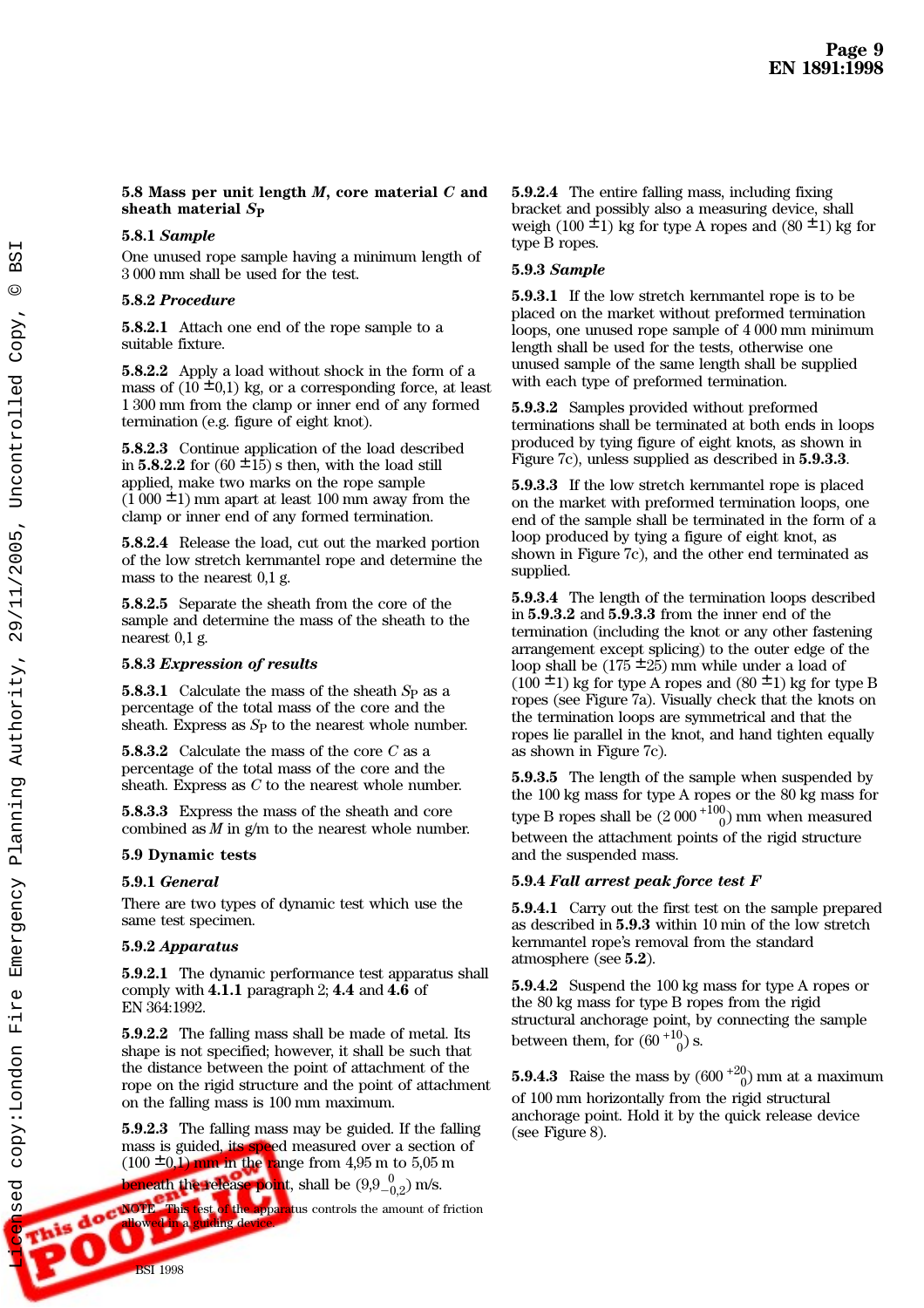

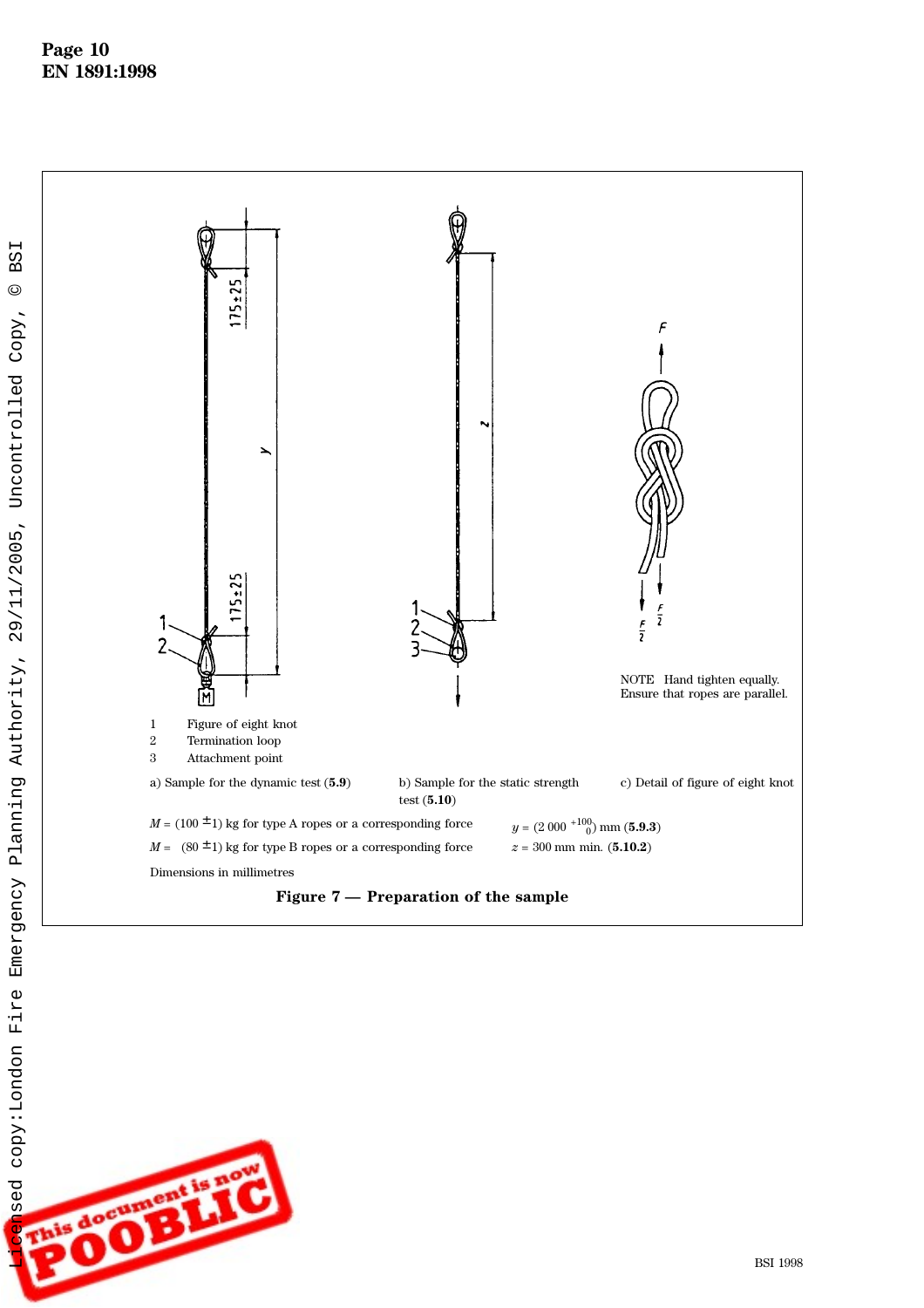



**5.9.4.4** Activate the quick release device and allow the mass to fall.

**5.9.4.5** Measure and record the peak force. Express the result to the nearest 0,1 kN.

**5.9.4.6** Release the load from the sample within 1 min. Do not remove the sample from the test rig. Proceed with the sample as specified in **5.9.5.1**. Carry out the first dynamic performance test in accordance with **5.9.5.2** within  $(3\pm0.5)$  min of releasing the load from the sample.

# **5.9.5** *Dynamic performance test*

**5.9.5.1** Raise the 100 kg mass for type A ropes or the 80 kg mass for type B ropes so that the attachment point of the mass is at the same height as the anchorage point on the rigid structure, at a maximum of 100 mm horizontally from it (see Figure 9). Hold the mass by the quick release device.





**5.9.5.2** Activate the quick release device and allow the mass to fall.

**5.9.5.3** After the drop release the load from the low stretch kernmantel rope within 1 min.

**5.9.5.4** The interval between the consecutive tests on the rope sample shall be  $(3\pm 0.5)$  min from release to release.

**5.9.5.5** Carry out the tests specified in **5.9.5** on the rope sample five times or until the low stretch kernmantel rope releases the mass.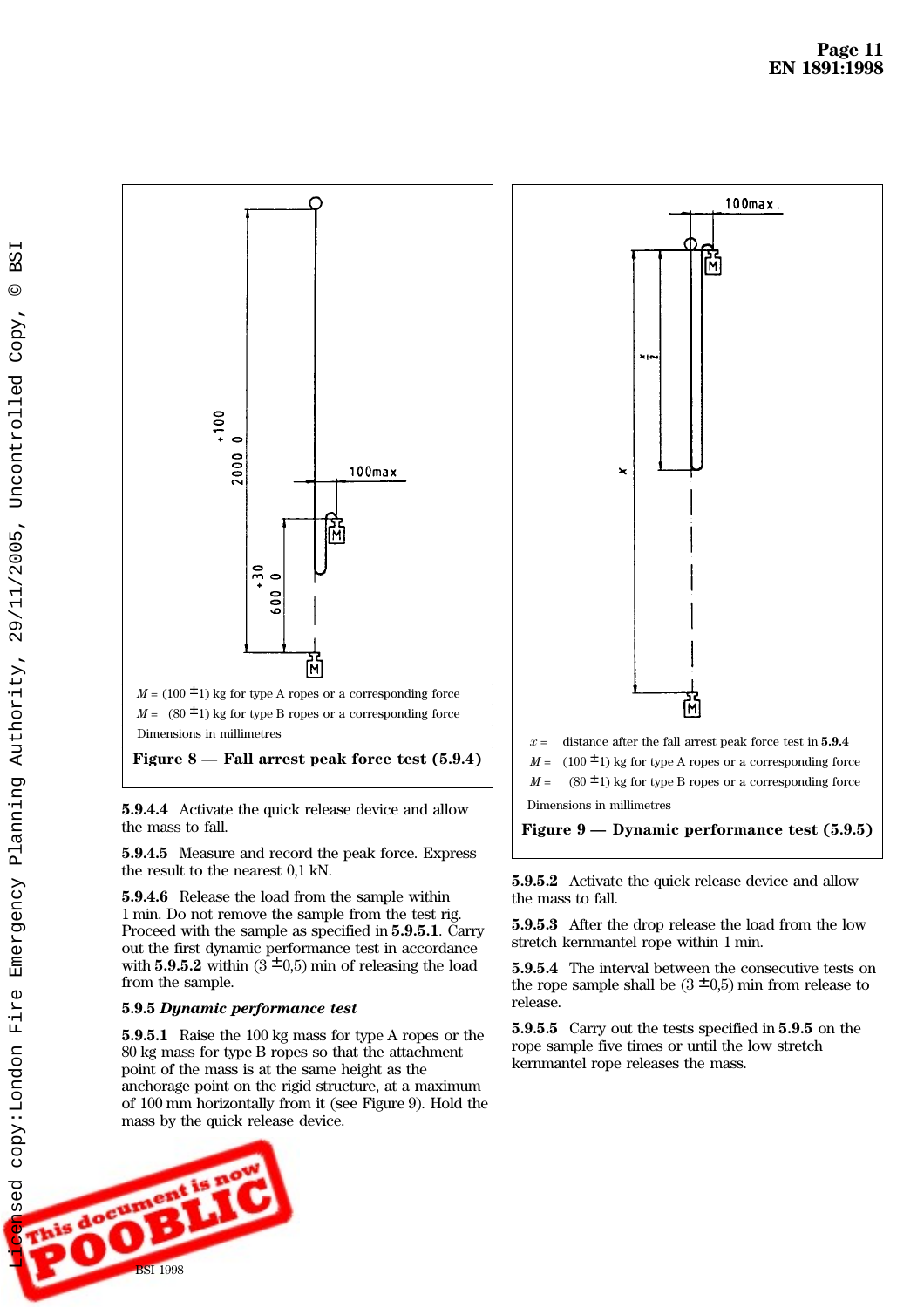# **5.10 Static strength test of terminations**

#### **5.10.1** *Apparatus*

BSI

 $\odot$ 

 $Copy$ ,

**5.10.1.1** *Force measurement requirements*

Force measuring requirement shall be in accordance with **4.1.1** of EN 364:1992.

**5.10.1.2** *Requirements for rate of stressing*

Requirements for the rate of stressing shall be in accordance with **4.1.2.2** of EN 364:1992.

**5.10.1.3** *Attachment points*

Each rigid anchorage point should be a ring of  $(20 \pm 1)$  mm bore and  $(15 \pm 1)$  mm diameter crosssection, or a rod of the same diameter cross-section.

#### **5.10.2** *Sample*

**5.10.2.1** One unused rope sample of 3 000 mm minimum length shall be used for the test.

**5.10.2.2** The sample shall be terminated at both ends in loops produced by tying figure of eight knots, unless supplied as described in **5.10.2.3**.

**5.10.2.3** If the low stretch kernmantel rope is supplied with termination loops formed differently from those described in **5.10.2.2**, one end of the sample shall be terminated in the form of a loop produced by tying a figure of eight knot.

**5.10.2.4** The minimum rope length between the attachment points of the test machine, excluding terminations, shall be 300 mm before any load is applied [see Figure 7b)]. Visually check that the knots on the termination loops are symmetrical and that the ropes lie parallel in the knot, and hand tighten equally as shown in Figure 7c).

#### **5.10.3** *Procedure*

**5.10.3.1** Install the sample, prepared as described in **5.10.2**, in the test machine.

**5.10.3.2** Submit the sample to the specified force (see **4.12.2**).

**5.10.3.3** Observe that the sample withstands the force for a period of 3 min.

# **6 Marking**

**6.1** Marking on the low stretch kernmantel rope shall comply with **2.2** of EN 365:1992 and at least with **6.2** and **6.3**.

**6.2** Low stretch kernmantel rope shall have external bands at both ends which shall have the following permanent markings:

a) the letter A for type A ropes or the letter B for type B ropes followed by the diameter in millimetres as specified in **4.2** e.g. A11,0; B9,2.

b) the number of this European Standard.

**6.3** Low stretch kernmantel rope shall have the following internal markings repeated at least every 1 000 mm throughout its length:

a) the name or trade mark of the manufacturer, importer or supplier;

b) the number of this European Standard and the type of rope, A or B;

c) the year of manufacture;

d) either the name of the material(s) from which the low stretch kernmantel rope is made, or a colour to signify the material from which the low stretch kernmantel rope is made according to EN 701.

NOTE The material used to carry the marks described in **6.3** need not be the same as that used for the construction of the low stretch kernmantel rope.



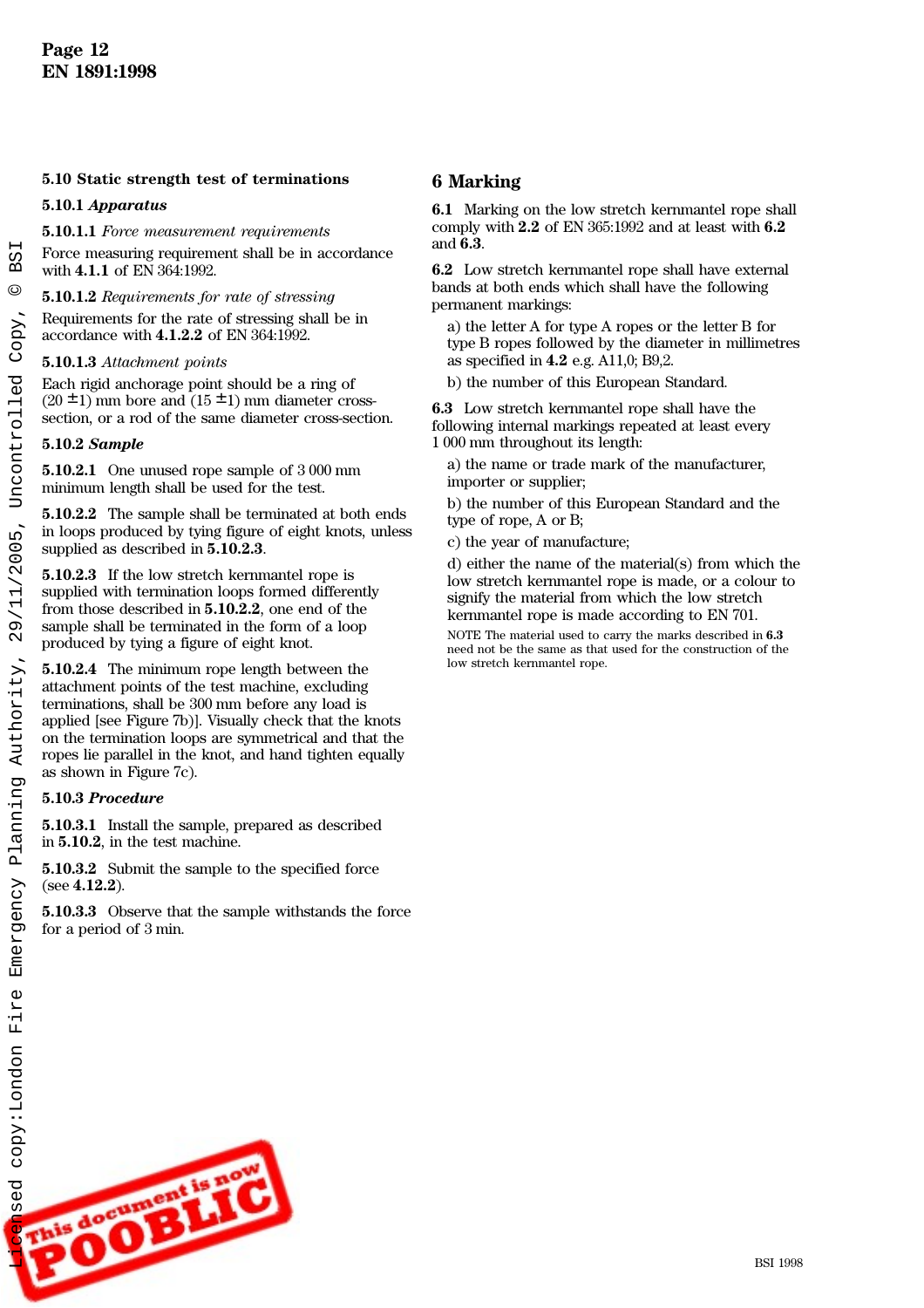# **7 Information to be supplied by the manufacturer including instructions for use**

The manufacturer's notes shall comply with **2.1** of EN 365:1992 and in addition shall include at least advice or information as follows:

a) the name (model designation) if applicable and type (A or B) of the low stretch kernmantel rope;

b) the diameter *D* of the rope as specified in **4.2**;

c) the sheath slippage  $S_S$  as specified in 4.4;

d) the elongation *I* as specified in **4.5**;

e) the mass of the outer sheath *S*<sub>P</sub> as specified in **4.8**;

f) the mass of the core material  $C$  as specified in  $4.9$ ;

g) the mass per unit length *M* as specified in **4.7**;

h) the shrinkage *R* as specified in **4.6**;

i) the static strengths as specified in **4.12.1** and **4.12.2**;

j) the material(s) from which the low stretch kernmantel rope is made;

k) the number of this European Standard: EN 1891;

l) that, if type B ropes are chosen, users should be aware that the level of performance will be less than that of type A; that greater care will be required in protecting against the effects of abrasion, cuts, general wear and tear etc., and that in use great care should be taken to minimize the possibility of a fall.

This advice shall be presented in such a way that it attracts the reader's attention, e.g. by the use of bold text or colour;

m) hat type A ropes are more suitable for use in rope access and work positioning than type B ropes; n) that the product should be used only by trained and/or otherwise competent persons or the user should be under the direct supervision of such a person;

o) that before and during use, consideration should be given as to how any rescue could be safely and efficiently carried out;

p) on how to ensure the compatibility of any components to be used in conjunction with the low stretch kernmantel rope, e.g.

Ð that the adjustment device chosen is suitable for the diameter of the rope,

Ð by reference to other European Standards; q) on limitations of the materials in the product or hazards which may affect its performance, e.g. temperature, the effect of sharp edges, chemical reagents, cutting, abrasion, knotting, UV degradation;

r) on disinfection of the product without adverse effect;

s) on the expected lifespan of the product (obsolescence) or how the user can determine the lifespan;

t) on how to protect the product during transportation;

u) on the meaning of any markings on the product (e.g. A10,5 means low stretch kernmantel rope type A and the number following is the diameter in millimetres when tested according to this European Standard;

v) on recommended methods of forming terminations on the low stretch kernmantel rope;

w) that the system should incorporate a reliable anchorage point, above the user, and that any slack low stretch kernmantel rope between the user and the reliable anchorage point should be avoided;

x) advice that for ropes used for protection during any free climbing activity in rope access, rescue or speleology, other European Standards shall be taken into account, e.g. EN 892 *Dynamic mountaineering ropes*;

y) advice that cut lengths of low stretch kernmantel rope should be marked as described in clause **6**.

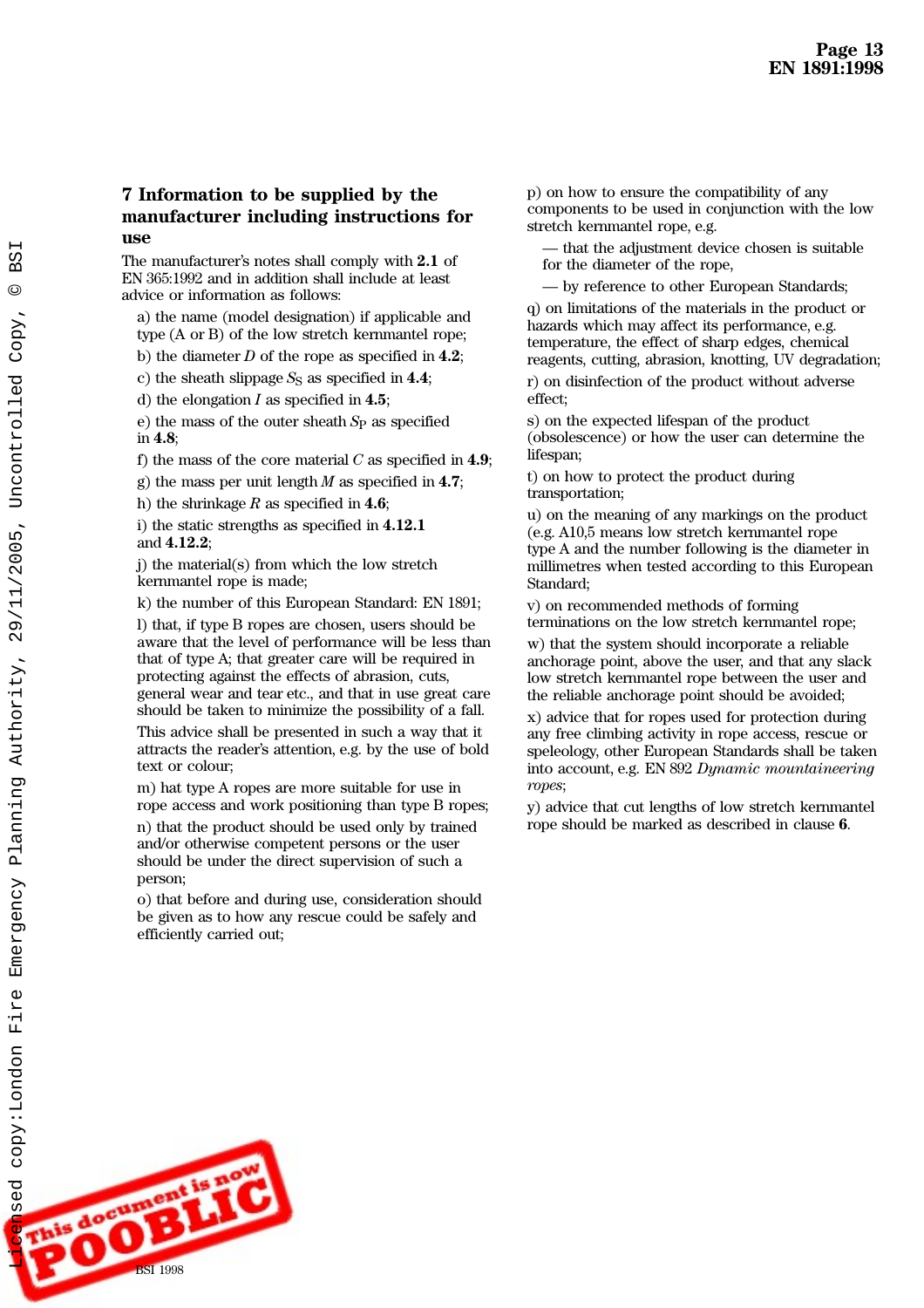**Annex A (informative)**

# **Recommendations for inspection and care of low stretch kernmantel ropes in use**

# **A.1 General**

The recommendations in this annex are written with polyamide and polyester in mind, as these are the materials from which low stretch kernmantel ropes are usually made. However, unless polyamide or polyester are referred to specifically, the recommendations apply to low stretch kernmantel ropes made from any permitted material.

Ropes made from any material are liable to wear and to mechanical damage, and can be weakened to some extent by various agencies such as chemicals, heat and light. Regular inspection is therefore essential to ensure that the ropes are still serviceable.

It is also emphasized that, no matter what agency has weakened the rope, the effect will be more serious on the small sizes than on the larger sizes of rope.

Consideration should be given, therefore, to the

relationship of the surface area of the rope and the rope cross-section.

Examinations of about 300 mm at a time may prove to be convenient, the rope being turned to reveal all sides before continuing. At the same intervals, the strands should be untwisted slightly to allow examination between the strands.

To define a standard of acceptance or rejection is much more difficult than to describe the method of inspection. There can be no well defined boundary between ropes which are safe and those which are not because this depends on the stresses placed on a rope in an emergency. In practice, the decision whether to continue to use a rope or discard it should be based on an assessment of the general condition of the rope. Many of the conditions which will guide the examiner cannot be exactly described but can only be stated in general terms.

If, after examination, there is any doubt about the safety of the rope, it should be withdrawn from service. It is again emphasized that the effects of wear and mechanical damage are relatively greater on thinner ropes which, therefore, require more stringent standards of acceptance.

# **A.2 Physical causes of damage**

# **A.2.1** *General external wear*

External wear due to dragging over rough surfaces causes surface chafing or filamentation. This is the most readily noticeable cause of weakness, particularly if a new rope is available for comparison. In the extreme, the strands become so worn that their outer faces are flattened and the outer yarns are severed. In ordinary use, some disarrangement or breakage of the fibres on the outside of the rope is unavoidable and harmless if not extensive. Polyamide and polyester filament ropes have a very good abrasion resistance.

# **A.2.2** *Local abrasion*

Local abrasion, as distinct from general wear, may be caused by the passage of the rope over sharp edges while under tension and may cause serious loss of strength.

Slight damage to the outer fibres and an occasional torn yarn may be considered harmless, but serious reduction in the cross-sectional area of one strand or somewhat less serious damage to more than one strand should merit rejection. Protection at points where excessive abrasion may occur is economic.

# **A.2.3** *Cuts, contusions, etc.*

Cuts, contusions, etc. or careless use may cause internal as well as external damage. This may be indicated by local rupturing or loosening of the yarns or strands.

# **A.2.4** *Internal wear*

Internal wear caused by repeated flexing of the rope, particularly when wet, and by particles of grit which have been picked up, may be indicated by excessive looseness of the strands and yarns or the presence of powdered fibre.

# **A.2.5** *Repeated loading*

The resistance of polyamide filament rope to damage due to repeated loading is good, but a permanent elongation may occur so that the extension available in an emergency is reduced.

If the original length of the rope is known exactly, a check measurement made under exactly the same conditions will indicate the total extension of the rope but may not reveal local extension of parts of the rope. Measurement of the distance between regularly spaced indelible markers on the rope may help to reveal severe local permanent elongation which may cause breakdown on subsequent loading.

# **A.3 External causes of damage**

# **A.3.1** *Mildew*

Mildew does not attack polyamide or polyester ropes.

# **A.3.2** *Heat*

Heat may, in extreme cases, cause fusing. Any signs of this should obviously merit rejection, but a rope may be damaged by heat without any such obvious warning. The best safeguard is proper care in use and storage. A rope should never be dried in front of a fire or stored near a stove or other source of heat.

# **A.3.3** *Strong sunlight*

Strong sunlight causes weakening of rope fibres, but is unlikely to penetrate beneath the surface. Unnecessary exposure should be avoided.

Solar degradation should be checked by rubbing the surface of the rope with the thumb nail. If degradation has taken place, the surface material will come off as powder. In addition, the surface of the rope will feel dry, harsh and resinous.

Whilst the consequences of such degradation may be significant in small ropes, e.g. less than 20 mm, it is unlikely to be of significance in larger ropes during their expected period of life.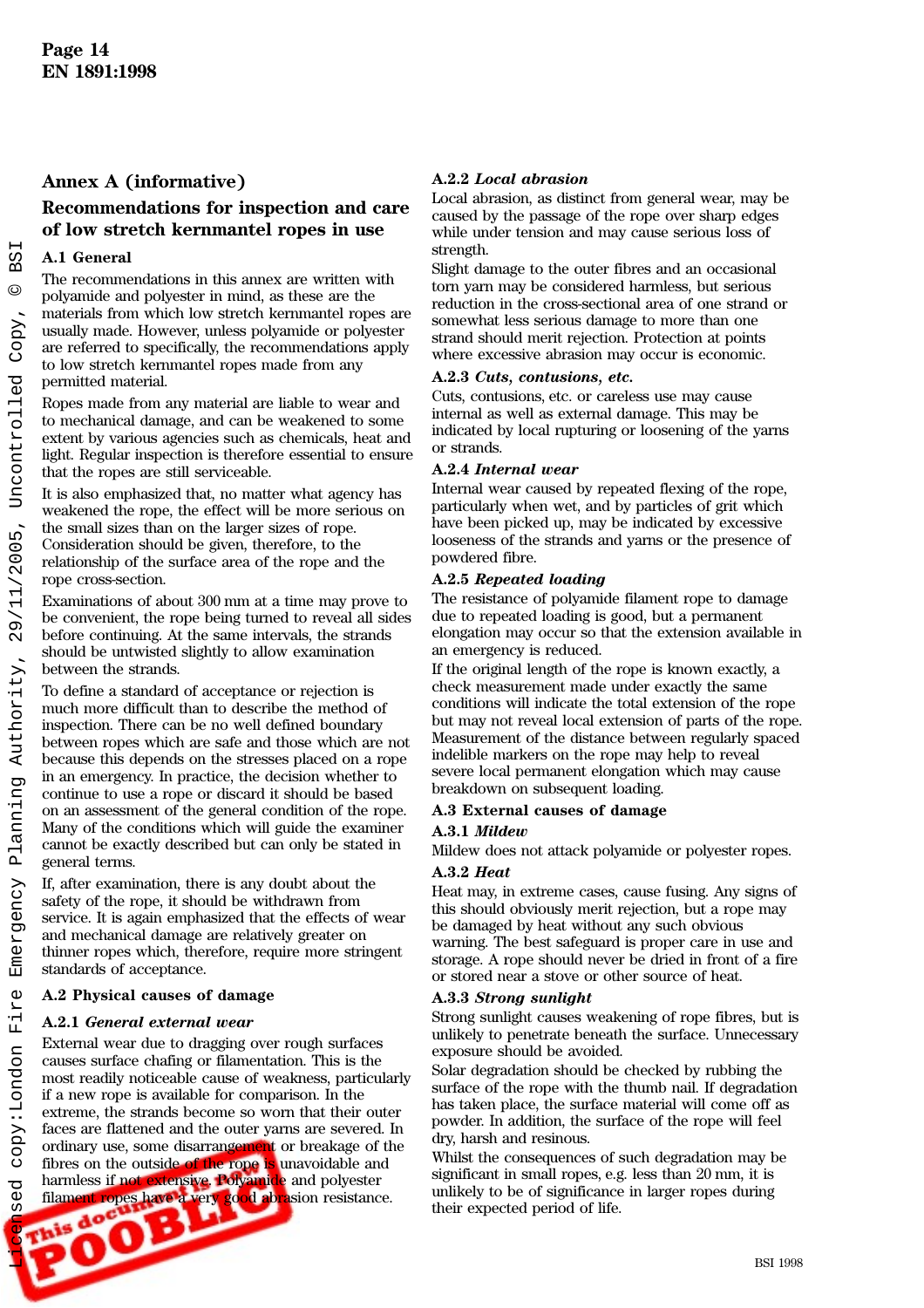# **A.4 Chemical causes of damage**

# **A.4.1** *General*

The variety of possible chemical contaminants of rope is very wide and the information given in **A.4.2** and **A.4.3** is only a general guide. In cases of uncertainty on the nature of the contaminant and the remedy to be adopted, an expert should be consulted. Attack may be more severe if some drying out occurs.

# **A.4.2** *Polyamide ropes*

Chemical attack of a sufficient degree may be indicated by local weakening or softening of the rope so that surface fibres can be plucked or rubbed off as a powder in extreme cases. The chemical resistance of polyamide filament is, in general, extremely good, but solutions of mineral acids cause rapid weakening. It is advisable, therefore, to avoid immersion in acid solutions, either cold or hot.

Polyamide filament is unaffected by alkalis at normal temperature and by many oils although it swells in contact with certain organic solvents. Exposure to fumes, spray or mist of acids or to organic solvents should be avoided, but, if contamination is suspected, the rope should be washed out well in cold water. If there is any doubt after subsequent careful inspection, the rope should be discarded.

Polyamide ropes absorb a limited amount of water when wetted and may lose a small proportion of their strength while wet.

# **A.4.3** *Polyester ropes*

Chemical attack of a sufficient degree may be indicated by local weakening or softening of the rope so that surface fibres can be plucked or rubbed off as a powder in extreme cases. The chemical resistance of polyester filament is in general extremely good, but hot solutions of strong alkalis progressively dissolve the fibre, causing gradual loss in mass and a corresponding fall in breaking load. It is advisable, therefore, to avoid exposure to alkaline conditions.

Resistance to acids and particulary to sulfuric acid is good, although the concentration should not be allowed to exceed about 80 %. Thus, even dilute solutions of sulfuric acid should not be allowed to dry on a rope. If any contamination is suspected, the rope should be washed out well in cold water. If there is any doubt after subsequent careful inpection, the rope should be discarded.

Resistance to hydrocarbon oils and common organic solvents is good, although polyester filament may swell in certain chlorinated solvents. Attack by concentrated phenols is severe and contact should be avoided.

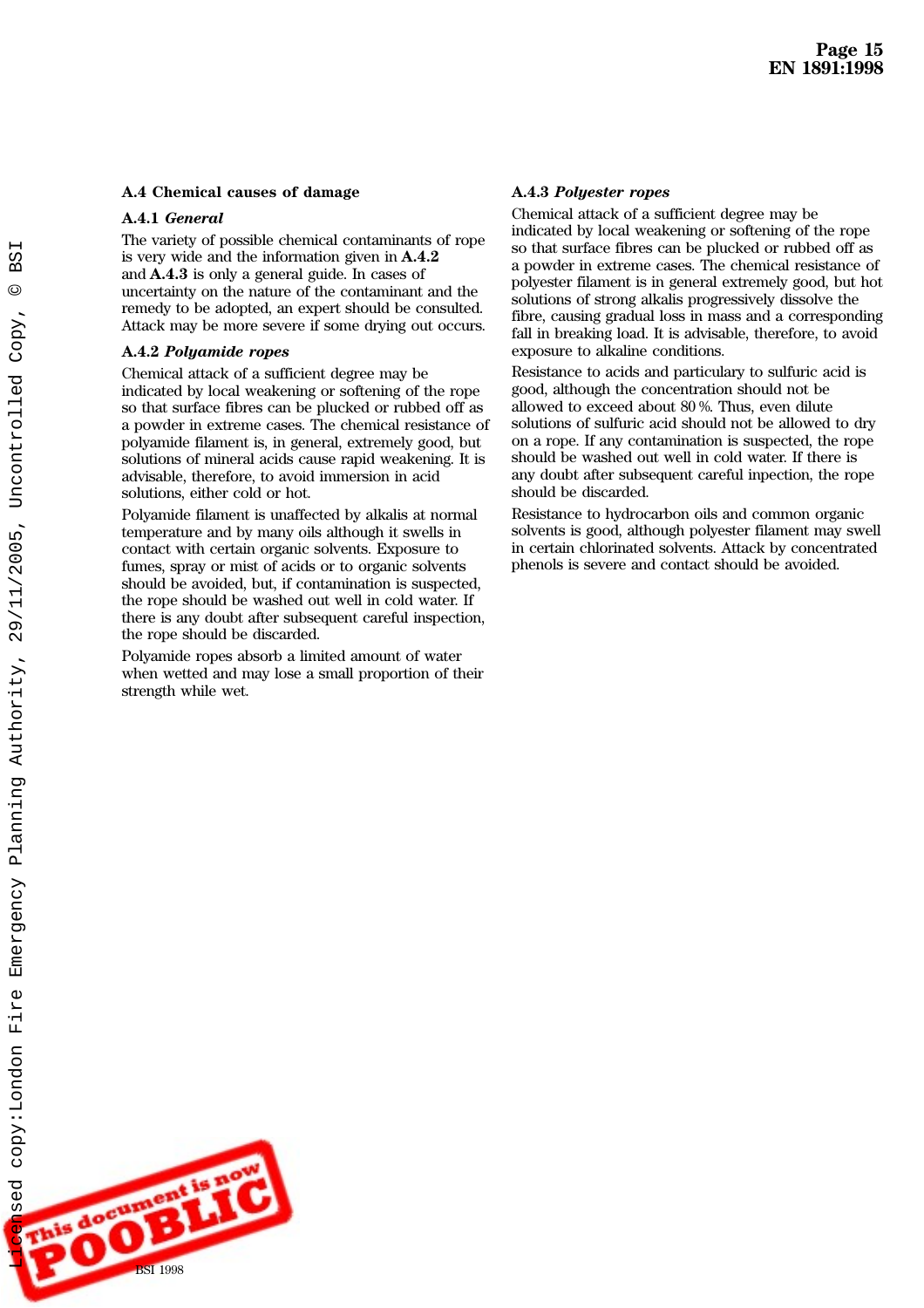# **Annex ZA (informative)**

# **Clauses of this European Standard addressing essential requirements or other provisions of EU Directives**

This European Standard has been prepared under a mandate given to CEN by the European Commission and the European Free Trade Association and supports essential requirements of EU Directive 89/686/EEC.

WARNING. Other requirements and other EU Directives may be applicable to the product(s) falling within the scope of this European Standard.

The following clauses of this European Standard are likely to support requirements of Directive 89/686/EEC, Annex II:

|       | EU-Directive 89/686/EEC, Annex II                                                                                      | <b>Clauses of this European Standard</b>                  |
|-------|------------------------------------------------------------------------------------------------------------------------|-----------------------------------------------------------|
| 1.1.1 | Ergonomics                                                                                                             | <b>4</b> and 5                                            |
| 1.1.2 | Levels and classes of protection                                                                                       | 3.4, 3.5, 4.9, 4.10, 4.11, 4.12, 5.8, 5.9, 6.2, 6.3 and 7 |
| 1.3.2 | Lightness and design strength                                                                                          | 4.8, 4.9, 4.11, 4.12, 5.8, 5.9 and 5.10                   |
| 1.4   | Information supplied by the manufacturer                                                                               | <b>6</b> and 7                                            |
| 2.4   | PPE subject to ageing                                                                                                  | 7                                                         |
| 2.12  | PPE bearing one or more<br>identification or recognition marks directly or<br>indirectly relating to health and safety | 6                                                         |
|       | 3.1.2.2 Prevention of falls from a height                                                                              | <b>4</b> and 5                                            |

Compliance with the clauses of this European Standard provides one means of conforming with the specific essential requirements of the Directive concerned and associated EFTA regulations.



BSI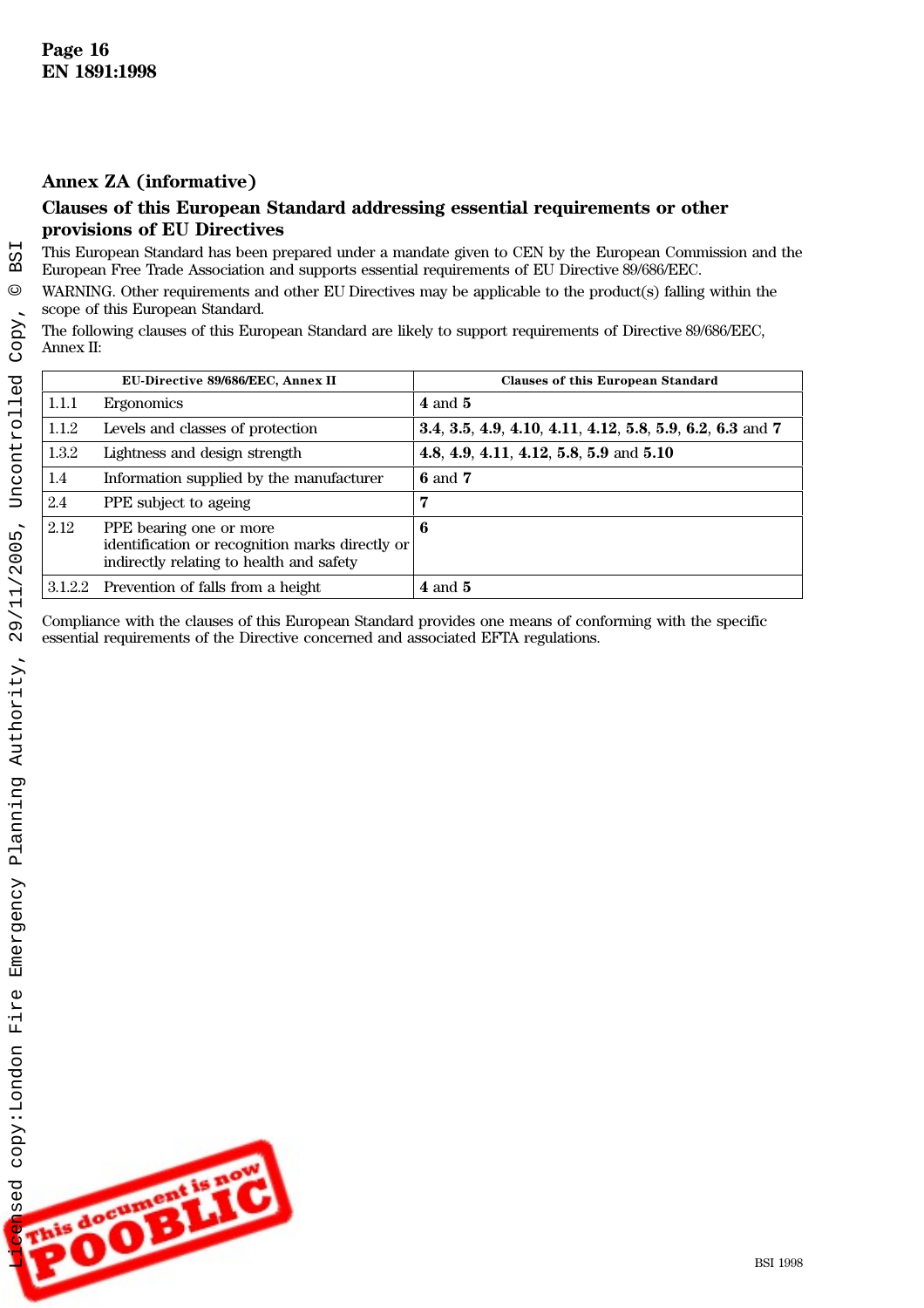Licensed copy:London Fire Emergency Planning Authority, 29/11/2005, Uncontrolled Copy, © BSI